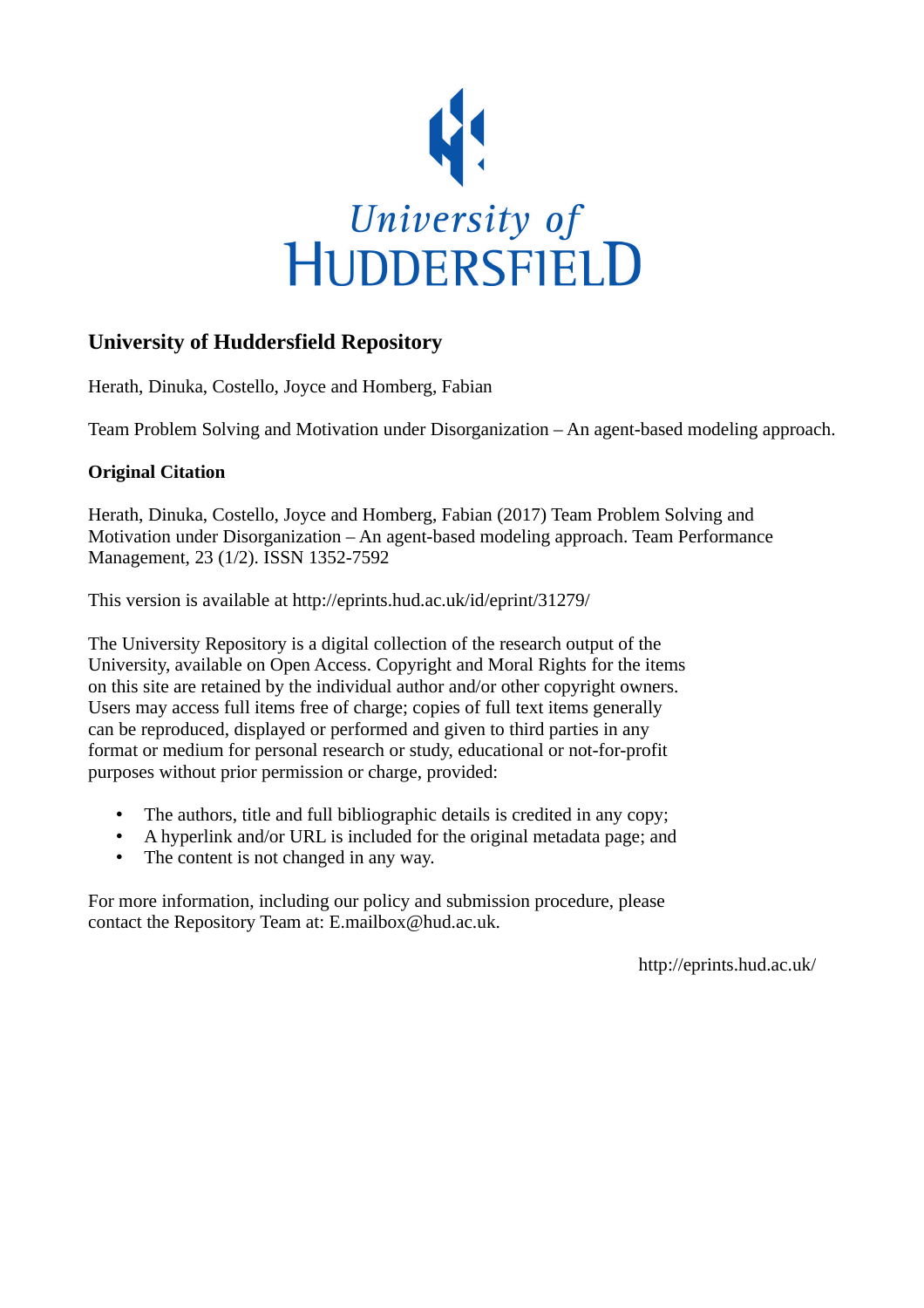# **Team Problem Solving and Motivation under Disorganization – An agent-based modeling approach.**

Dinuka Herath, Joyce Costello, Fabian Homberg

## **Introduction**

In modern organizations, teams are an essential component in providing higher manpower (Huckman and Staats, 2013), have the capacity to engage problems from multiple angles (Zeilstra, 2003) and at times allowing also for democratized decision making processes (Gradstein et al., 1990; Coopman, 2001). The levels of productivity amongst teams can differ for a multitude of reasons (Sengupta and Jacobs, 2004) to include being more flexible in their decision making (Christensen and Knudsen, 2008). The environment in which a team resides and how it is structured plays a crucial role in the team's performance and ability to engage in problem solving (Heckscher and Donnellon 1994; Tongo and Curseu, 2015; Fraser and Hvolby, 2010). Therefore, developing an understanding of how teams can be structured in order to exploit team dynamics and enhance problem solving across team members is important for managers. Additionally, understanding team structures and team dynamics helps to improve corporate performance. In rigidly structured organizations, teams tend to mirror the organizations' inflexibility (Coopman, 2001). Whereas in less rigidly structured organizations, teams tend to be less formalized (March, 1991; Coopman, 2001). Consequently, managers forming teams need to understand what type of working environment will maximize team performance and problem solving.

Traditionally, management has accepted order (used synonymously with control and rigid organization structure) as a necessary condition for productive teams. Researchers and managers alike assumed that increasing order within organizations and teams would lead to increased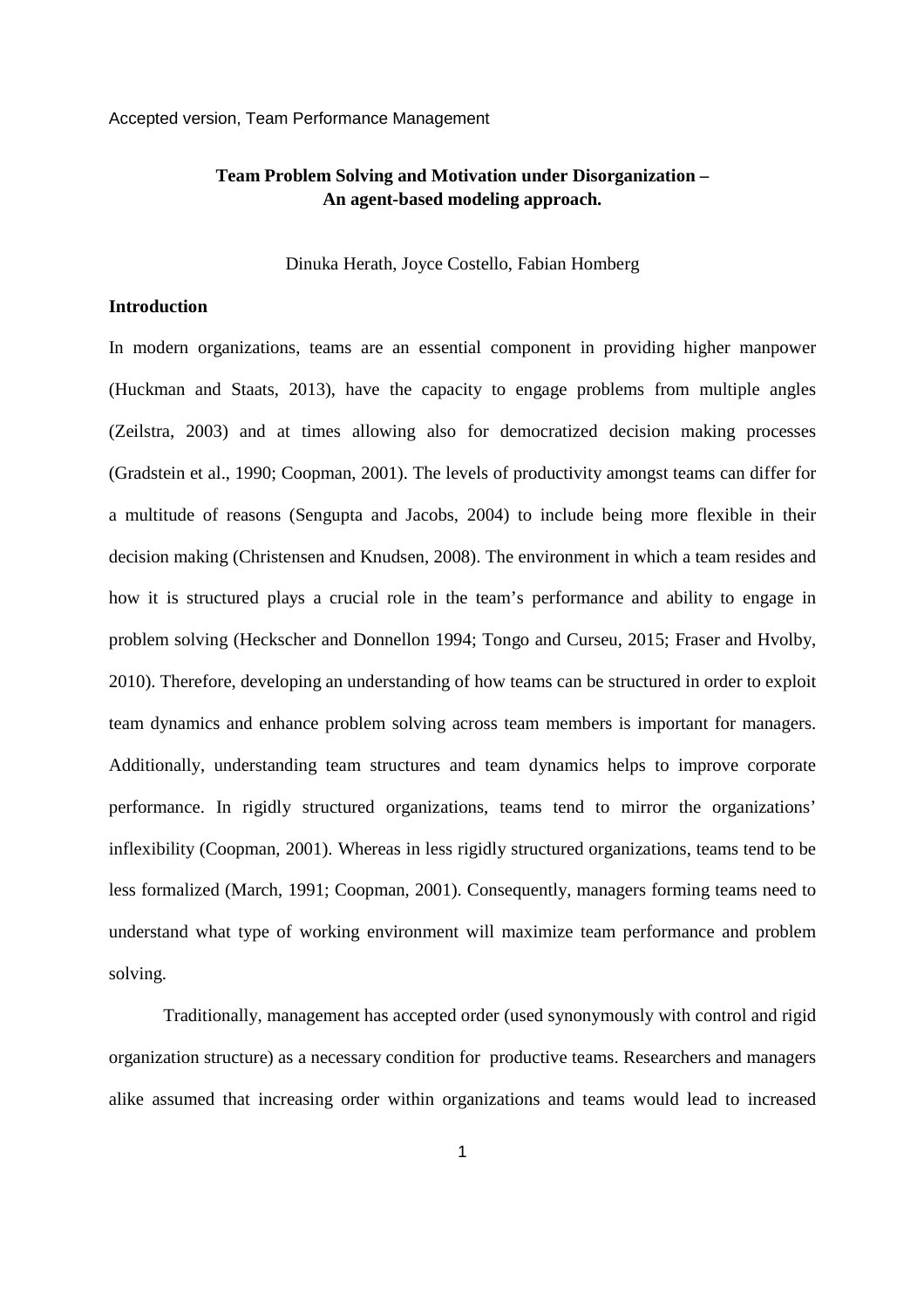productivity (Taylor, 1911; March, 1991). However, researchers in the 1960's began to question this assumption and found that this was not always the case (Crozier, 1969). Accordingly, a mechanism to reduce highly ordered and (overly) complex organizations was needed (Abrahamson and Freedman, 2006). This process of reducing highly structured organizations has become the precursor to the concept of disorganization management.

Disorganization is the reduction of organizational protocols and structure that enables flexibility and better access to resources across the workforce (Merton, 1968; Crozier, 1969). Given the complexity of contemporary business life (e.g. vast network of suppliers, intermediaries, customers and stakeholders) and the environment (e.g. social, political, economic and technological) in which businesses operate, disorganization is bound to occur to some degree (Bridges, 2009; Sellen and Harper, 2003). This leads to opportunities to proactively leverage the potential benefits of disorganized work environments within teams instead of simply reacting to emerging disorganization.

Organizational teams can be structured in a multitude of ways. Such variations are readily observable in non-profit organizations that often rely heavily on volunteers. Teams of volunteers can be highly ordered (i.e. Boy Scouts with its checks and balances and regulations for volunteer members) while other teams can be highly disorganized (i.e. spontaneous volunteering e.g. helping as the first on the scene responder for a natural or manmade disaster). This varying degree of disorganization in volunteering offers an ideal setting to study disorganization.

 Additionally, teams differ in their baseline characteristics (e.g. different motivation levels, mix of gender). Motivation is a key factor that contributes to an individual's performance (Andersen, 2009). When working in a team, the individual motivations of each team member shape how the team performs overall (de Jong, 2014). When a team performs well, the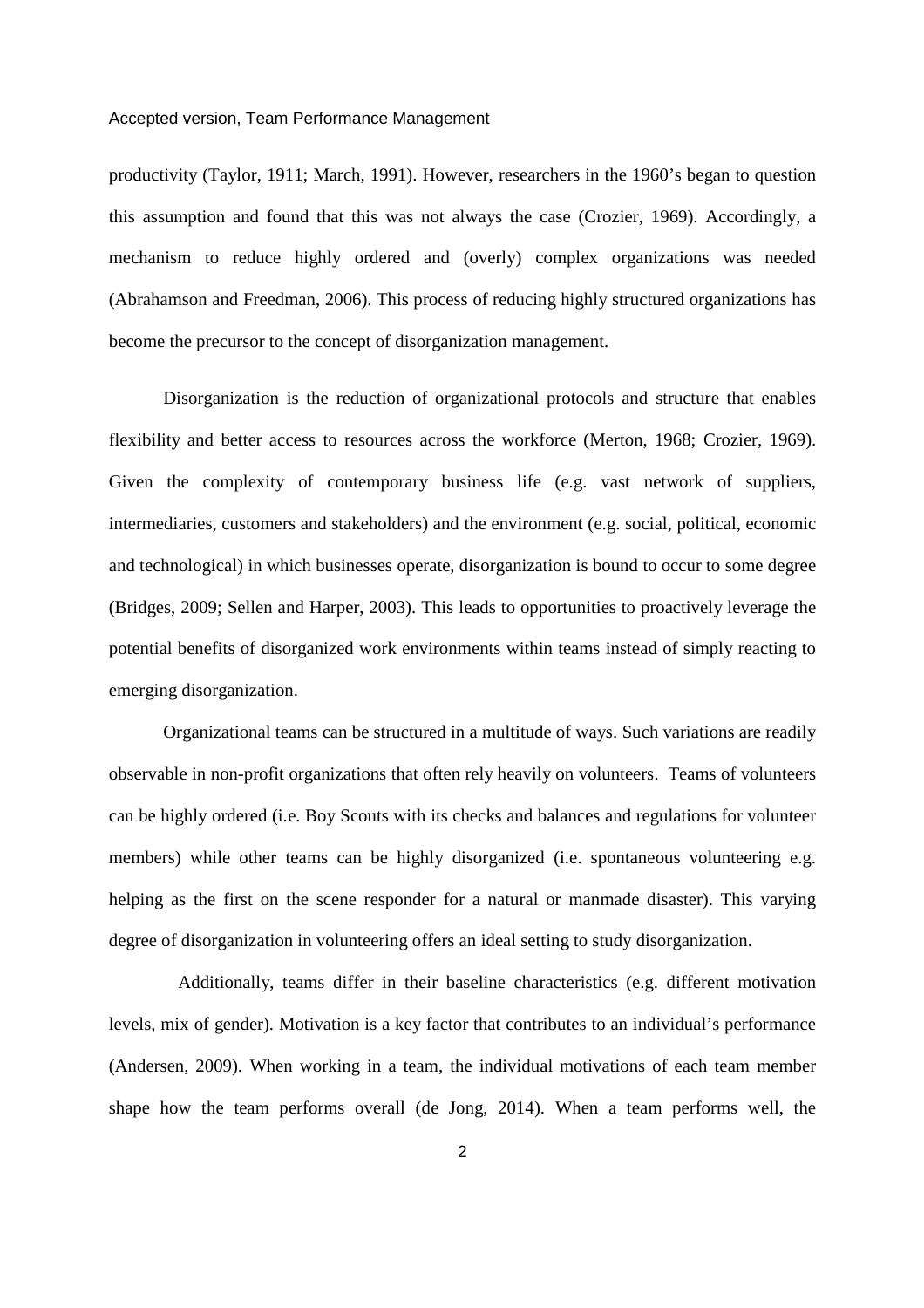motivation of the individual team members can increase. Yet, when a team performs poorly the motivation decreases affecting the overall motivation and performance level of the team (Jae Wook and Murninghan, 1997). Hence, this study examines changes of motivation when teams engage in problem solving under various levels of disorganization. We use Agent-based modeling (ABM) as it has proven to be an effective tool for studying organizational behavior related problems (Secchi, 2015).

 The paper proceeds as follow: First, we begin with the theoretical background that underpins the framework of the ABM model. Second, we discuss how ABM was used with empirical data to capture varying baseline characteristics of teams. The use of ABM in calibrated with empirical data enabled the simulation of wide varieties of scenarios while bringing the model closer to reality. Third, we present the results. The final section discusses the implications of the findings and the limitations of the study.

# **Theoretical Framework**

The proposed model combines the two elements of disorganization and motivation to explore their impact on teams. We look at disorganization from two viewpoints: process-oriented and state-oriented. Then we categorize disorganization into three types: natural, structural and functional. Finally, we introduce the concept of Public Service Motivation (PSM: Perry and Wise, 1990; Perry, 1996) in order to operationalize motivation within the model.

#### *Disorganization*

Cohen *et al.* (1972) first equated disorganization to organized anarchy as it places the onus of responsibility on the individual opposed to a system of control under which many organizations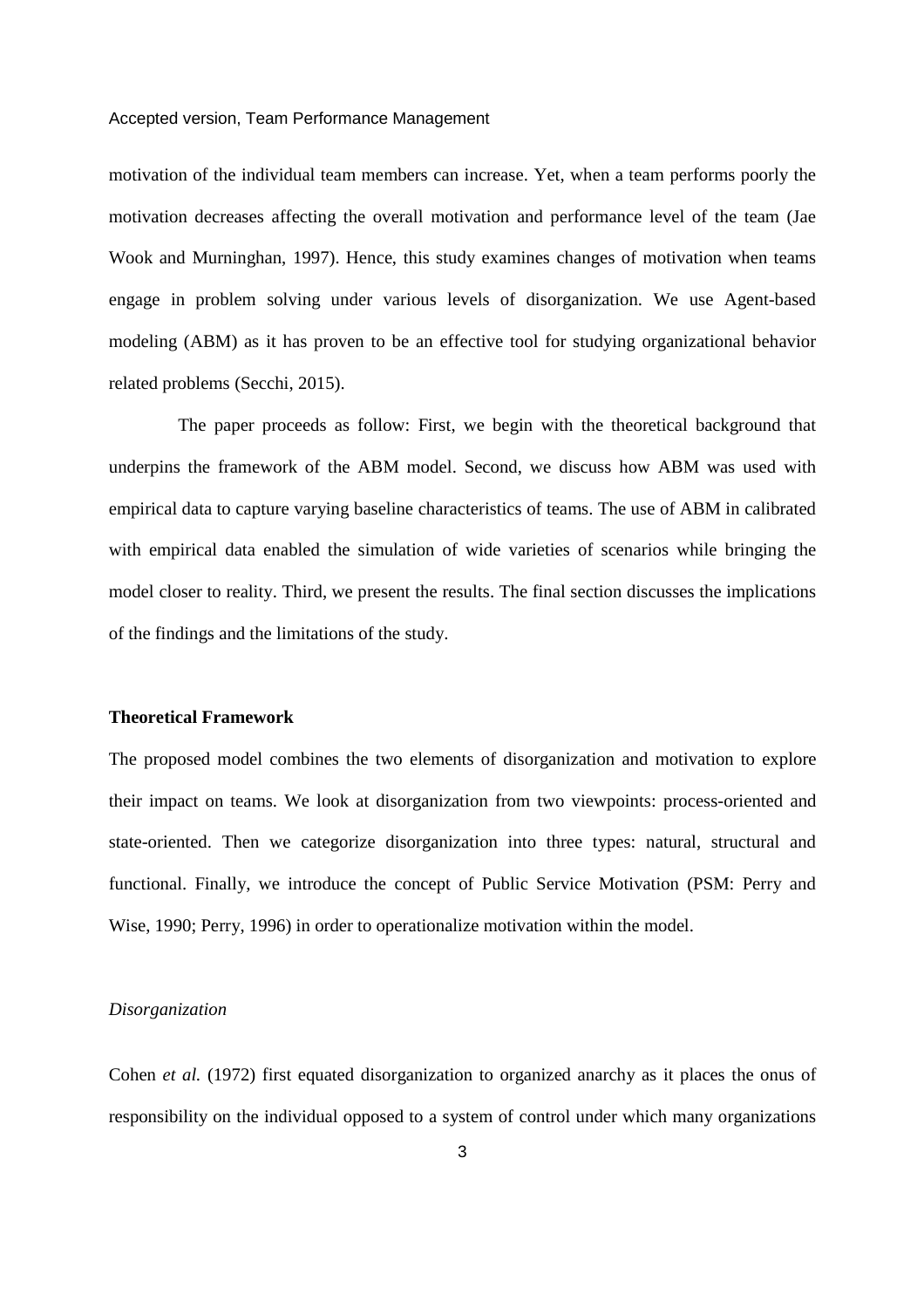operate. Supporting the movement away from the status quo of needing order within an organization, Abrahamson (2002) argues "[d]isorganization is the disorderly accumulation of varied entities in hierarchically ordered complex human structures" (p. 4). This implies that different organizational components (either physical or non-physical) can combine randomly. As such, disorganization is positioned as improving employee well-being (Abrahamson, 2002), enhancing innovation (Freeland, 2002), amplifying stakeholder involvement and increasing motivation (Warglien and Masuch, 1996). Given that disorganization creates a more conducive environment for employees to find and obtain resources (Abrahamson , 2002; Abrahamson and Freedman, 2006), this flexibility can lead to improvements in efficiency and creativity. Flexibility, however, does not imply that disorganization is unmanageable.

Research has shown that managers are not devoid of the ability to manage disorganization (Warglien and Masuch, 1996; Abrahamson and Freedman, 2006; Freeland, 2002). Managing in this context does not imply structuring or ordering. Rather, it points to the idea that disorganization can be optimized and utilized on an ad hoc basis within a more organized setting (Abrahamson and Freedman, 2006). The application of disorganized mechanisms and procedures (e.g. in decision making or in innovating) can be construed as disorganization management. From the disorganization literature (Abrahamson, 2002; Abrahamson and Freedman 2006; Warglien and Masuch, 1996), we can categorize the study into two types based on how disorganization comes about: states and process. When looking at disorganization as a state, one focuses on the outcomes of disorganization (e.g. accumulation of documents in disarray on a desk). In other words, a disorganized state will have distinct characteristics from which the most trivial characteristic would be that such a state would lack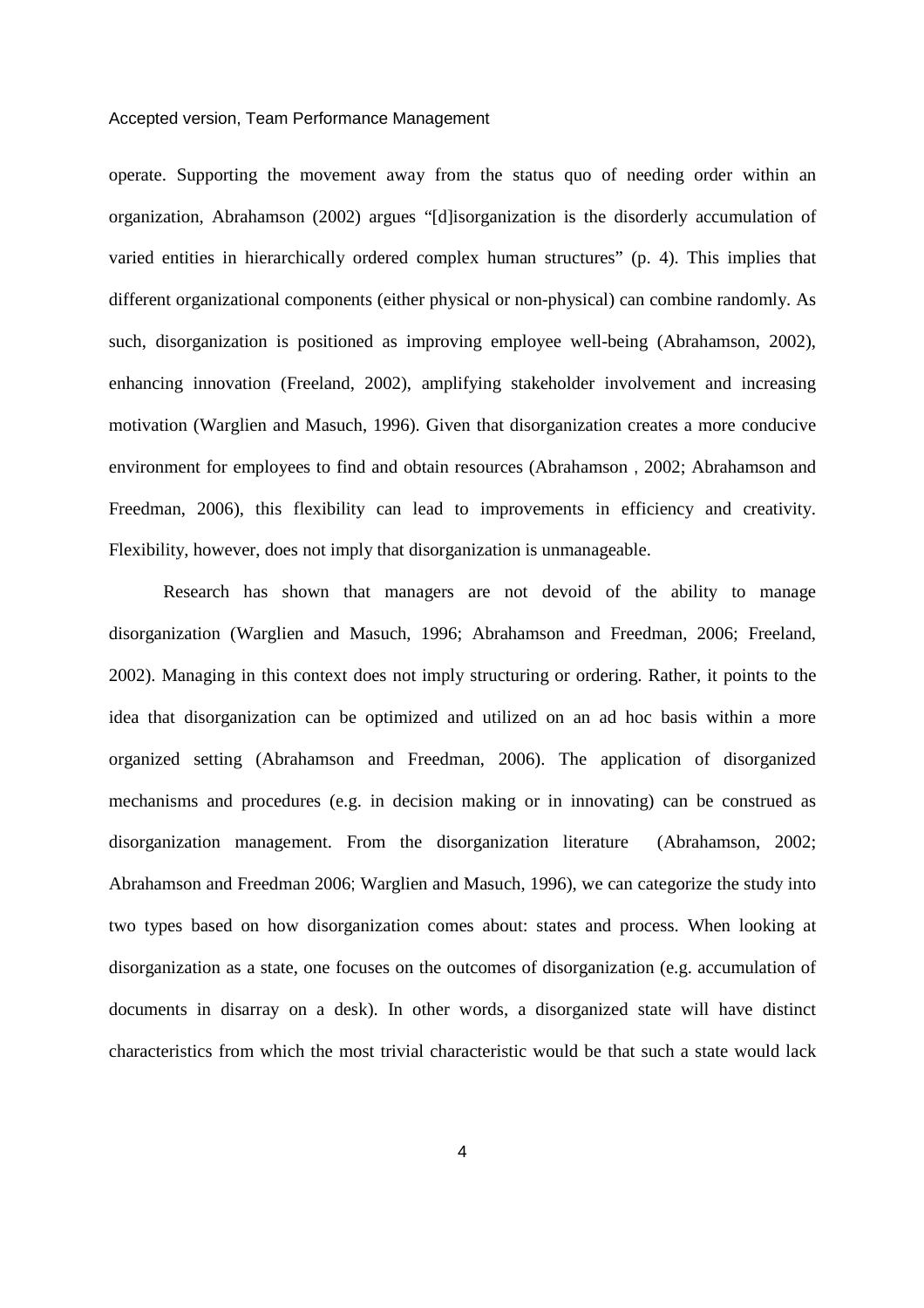order. In contrast, disorganization as a process allows for the de-structuring of a highly structured environment enabling managers to achieve a desired result (i.e. increased productivity).

Disorganization as a process can be seen as any set of routines, procedures and tasks used to reduce the stability of a highly structured system. For example, in a situation where a team is highly structured (i.e. hierarchically ordered, clearly defined lines of command and centralized decision making) this could be exemplified by the process of breaking down the hierarchy. In this regard, increasing the autonomy of team members and decentralizing the decision-making procedures and routines is understood as the process of disorganization – a process observable in teams (Foss, 2003; Aldrich, 1972; Rivkin and Siggelkow, 2002). For instance, Foss (2003) looked at Oticon- an organization which pioneered disorganization as a process by introducing flexible rules, collective decision making, cross functional teams and increased employee autonomy (components of disorganization) to achieve a substantial increase in organizational performance. It should be noted that these two viewpoints, i.e. disorganization as state or process, are two methods of describing the same phenomenon complementing each other. In this study, we are primarily focusing on disorganization as a process as this approach allows us to model the process of inducing disorganization within an organization.

Building on our understanding of disorganization from a process-oriented viewpoint, disorganization consists of three distinct types: (1) natural, (2) structural and (3) functional disorganization. Natural disorganization (1) occurs randomly and organizations have no control on how, when or the extent of the disorganization (Abrahamson, 2002). Structural disorganization (2) refers to the topology of the team and how the team is structured in terms of line of command and hierarchical order.

5

----------------------- ------------------------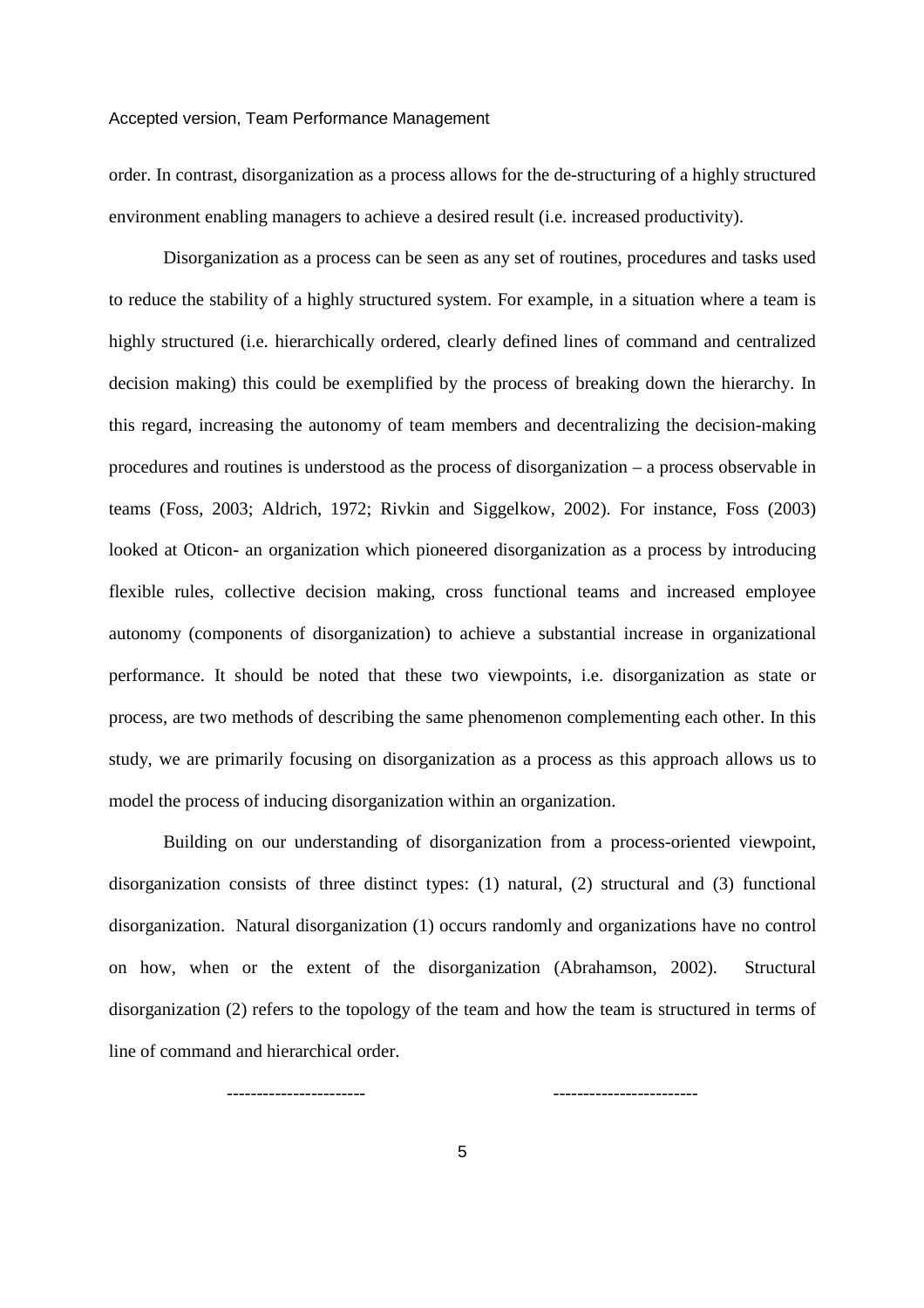#### Figure 1 here Figure 2 here

------------------------ -------------------------

The variation in structural constraints can be seen between Figure 1 and Figure 2. Figure 1 shows a team where the team is hierarchical structured with a leader (on top). The arrows depict how authority flows within the team and how team members relate to one another (leader/subordinate/colleague). Figure 2 depicts a more structurally disorganized team where there is no designated leader and the authority is shared. Ultimately, functional disorganization (3) refers to rules of interaction within the team and between the team and its environment. The manner in which a team obtains resources can either be organized by having rigid rules or can be disorganized by having flexible rules and more opportunities to find resources.

----------------------- ------------------------

Figure 3 here Figure 4 here

------------------------ -------------------------

Figures 3 and 4 visualize the idea of functional disorganization. In Figures 3 and 4, the triangles refer to problems (tasks), squares refer to an opportunity and the circle refers to solutions. These symbols are used to crudely depict resources available at various hierarchical levels of an organization. The four horizontal lines separating these symbols on the right are used to show the separation of organizational levels. Figure 3 shows a work environment where the employee in level 2 (left hand side) is constrained in obtaining resources in level 3 and level one depicted by the blocks running across the arrows. In contrast, Figure 4 shows a less constrained work environment in which we would label as disorganized. The difference between structural and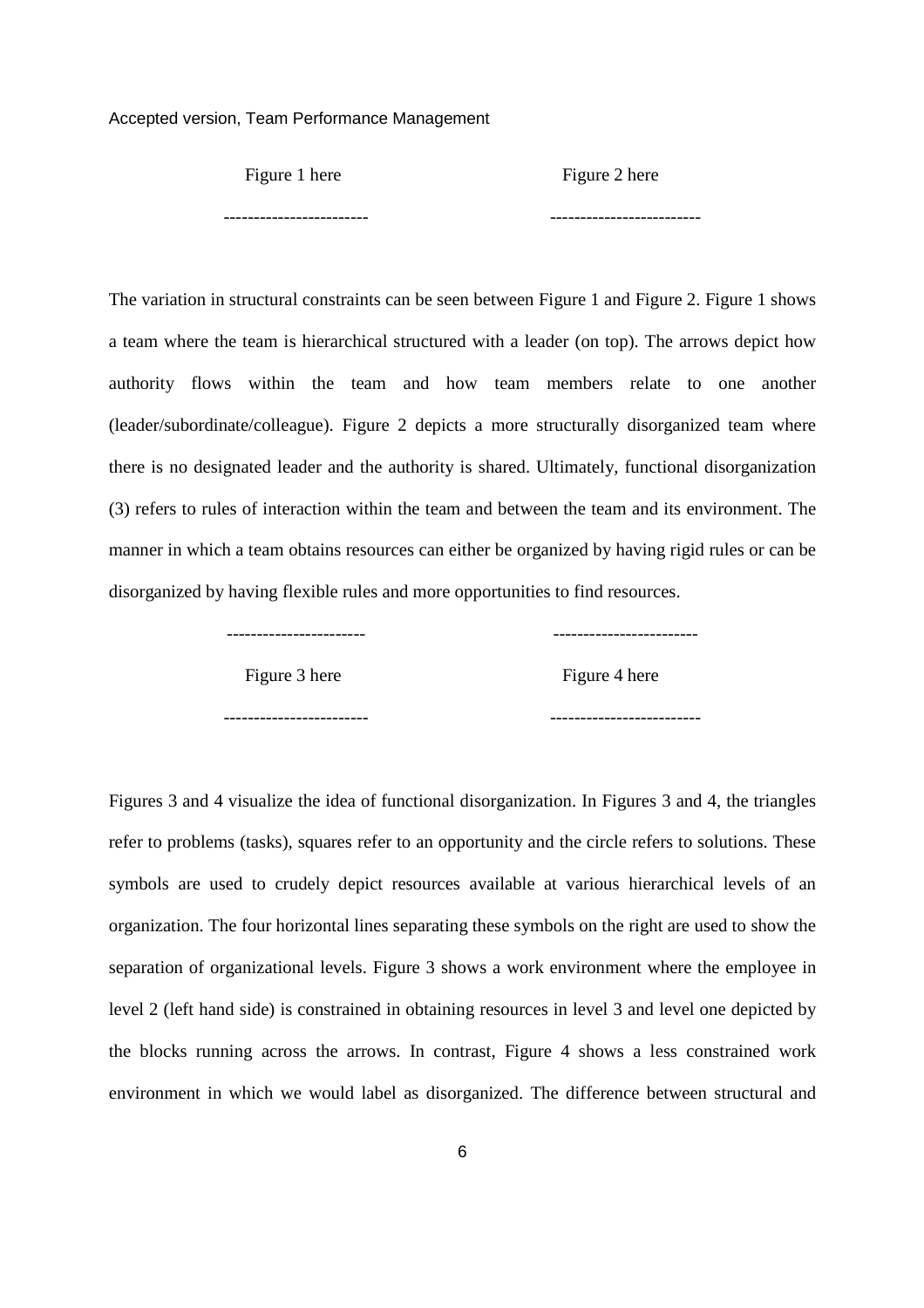functional disorganization is that the former deals with how team members relate and interact with one another while the latter refers to how the team interacts with the resources in its environment.

# *MOTIVATION*

In order to understand motivation and the underlying attitudes in the volunteering context, we refer to concept of Public Service Motivation (PSM; Perry and Wise, 1990). PSM has been described as "an individual's orientation to delivering service to people with the purpose of doing good for others and society" (Perry and Hondeghem, 2008, p. 6). It allows researchers to examine rational, norm-based and affective motives through attitudes towards attraction to policy making, self-sacrifice, commitment to public interest , compassion , and also occasionally civic duty and social justice (Perry, 1996). A decisive component of PSM is its strong focus on prosocial behaviour and commitment to the public good (Grant, 2008). As such, it is ideally suited to capture motivation of volunteers. PSM studies, while predominately conducted in an environment that could be deemed as highly organized (i.e. public sector and government institutions), have increasingly explored PSM of volunteers (Houston, 2006; Coursey et al., 2011) which could be seen as less bureaucratic. Volunteering work at a local level could be considered a loosely ordered activity (no strict hierarchy) without well-defined lines of authority because local non-profits and grassroots organizations often lack a formal volunteer coordination manager and rigid rules and regulations governing volunteers (Eliasoph, 2014). As with any work environment, if the individual does not share values and agrees with the mission of organization then this lack of person-organization fit (P-O fit) can negatively influence the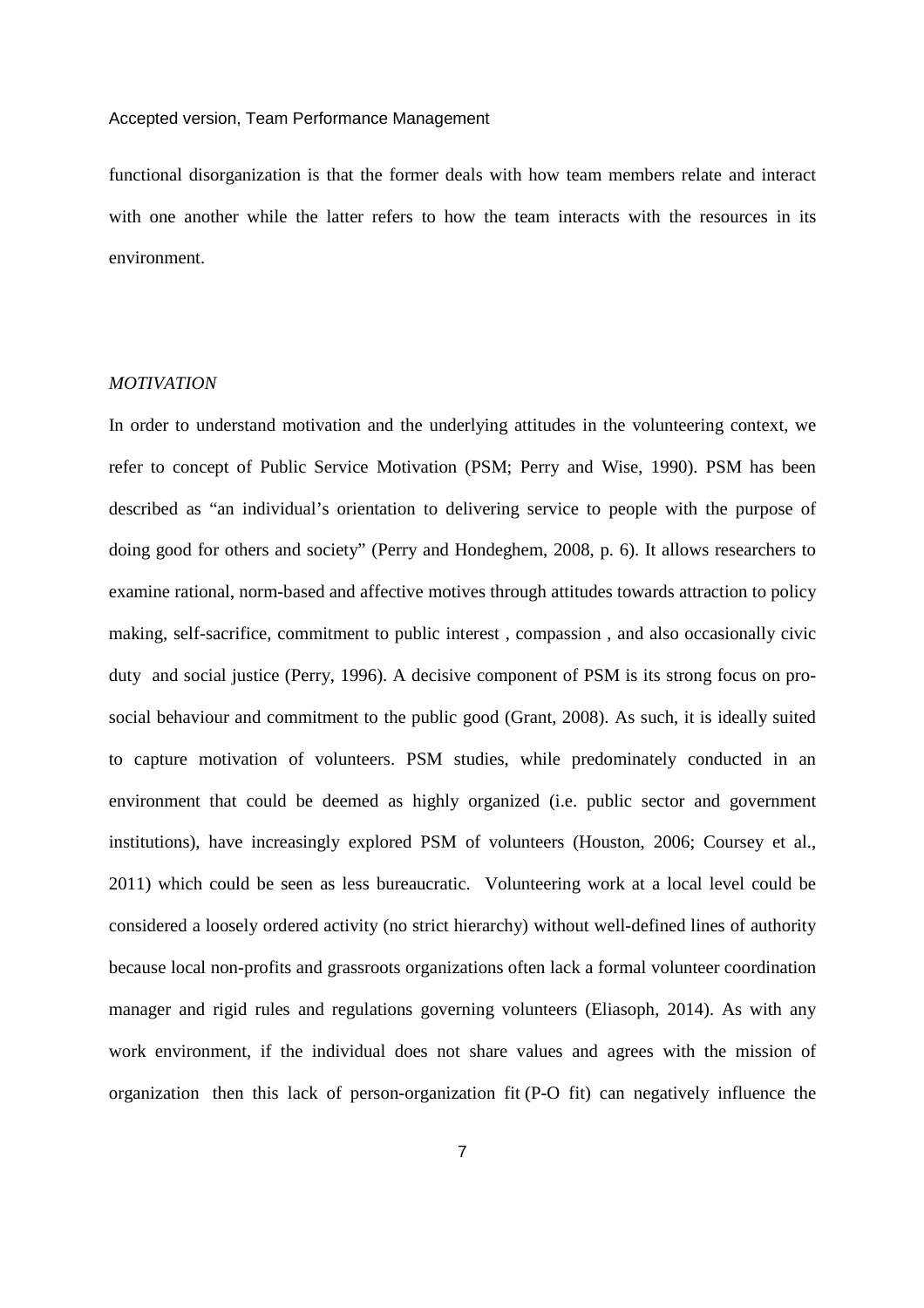1

motivation performance link (Wright and Pandey, 2008).

## *Establishing a disorganization continuum of volunteer organizations*

Volunteer organizations could be ranked according to levels of disorganization present in their teams. Such a classification can be understood as an organization-disorganization continuum with highly structured organizations as one extreme and complete disorganization as the other extreme. The literature suggests (Bode, 2006; Salmon and Sokolowski 2001), that small local volunteer organizations (i.e. local student volunteer groups) tend to be less formally structured and less regulated by rules and routines. In contrast, comparatively larger international volunteer organizations (i.e. Boy Scouts or Doctors without borders) require a higher level of structure for their global scale operations. Thus, the continuum positions local, small-scale volunteer organizations with relatively disorganized working conditions on one pole, while the opposite pole depicts international large-scale volunteer organizations with highly organized working conditions<sup>1</sup>.

 For the purpose of the model discussed in this paper, we have used the literature as a guideline to place the organization on the proposed disorganization continuum. We use the task of fundraising as the main problem each team faces. Using fund raising as a task eliminates the need to focus too much attention on the type of volunteering or the context, as it is a common

<sup>&</sup>lt;sup>1</sup> The literature does not suggest that this is always the case and emphasizes the importance of context and the type of volunteering as determinants of the volunteer organization is highly structured or not.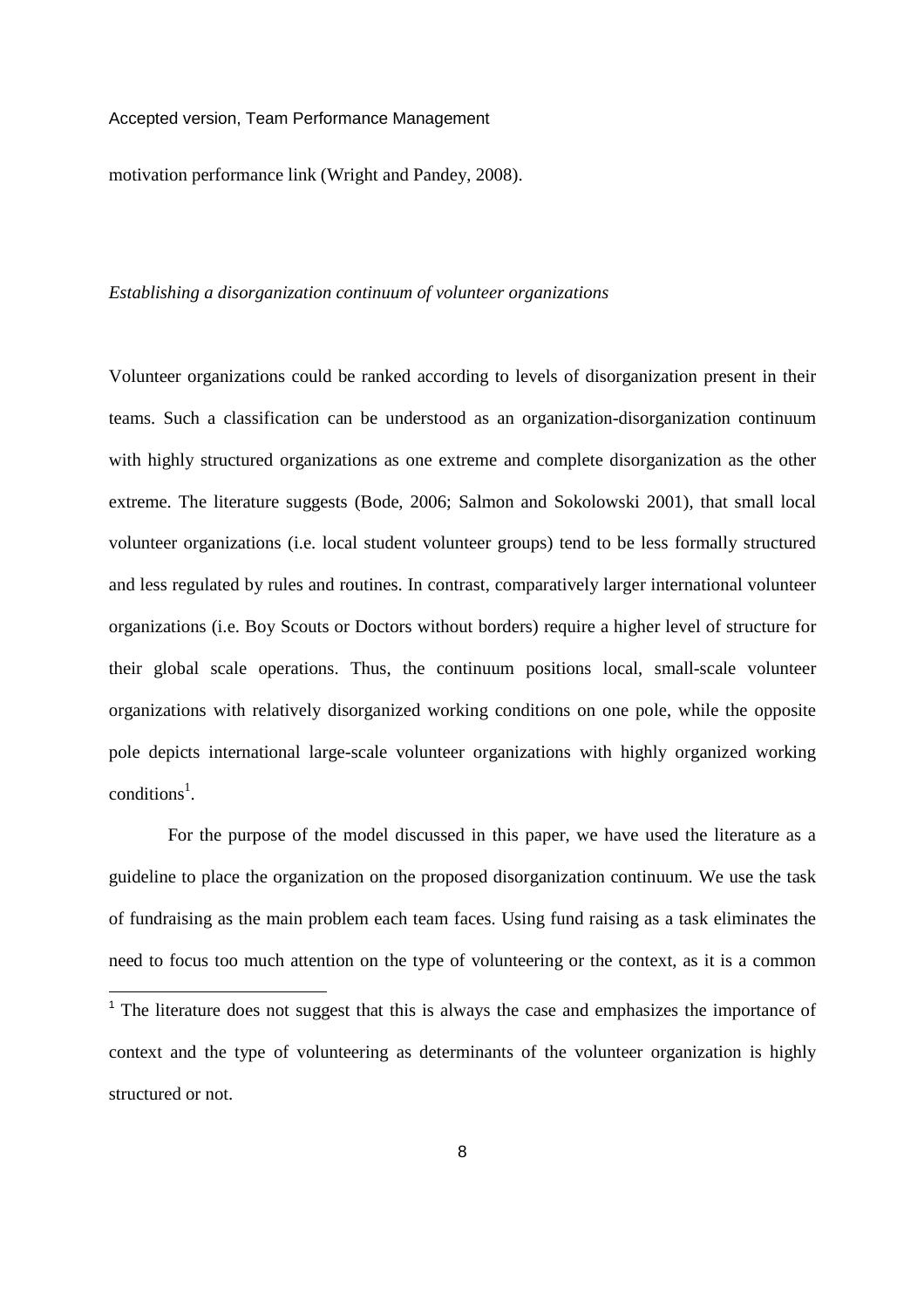problem faced by volunteer organization in all contexts (Lee, 2003). Nevertheless, there are limitations to this approach where a context specific model would provide further insight in the effects of disorganization. However, the model discussed in this paper can be used as a starting point.

--------------------------------

Insert Figure 5 here --------------------------------

Following the continuum depicted in Figure 5, we model the teams attributing different baseline characteristics to each team according to their position on the continuum. This approach enables us to consider the level of disorganization in those volunteering teams relative to each other.

# **METHODOLOGY**

In modeling problem solving and motivation under disorganization, we combined agent based modeling and survey data. Survey data subsequently was used to define values of some team member (volunteer) attributes in the agent-based model. The three attributes fed from the data collection into the model are volunteer intensity (the individual's perception of effort exerted), PSM (motivation) and P-O fit.

We surveyed individuals who volunteer in the Southwest region of the UK. In November 2014, an email was sent from a community volunteering centre to 433 people who had expressed an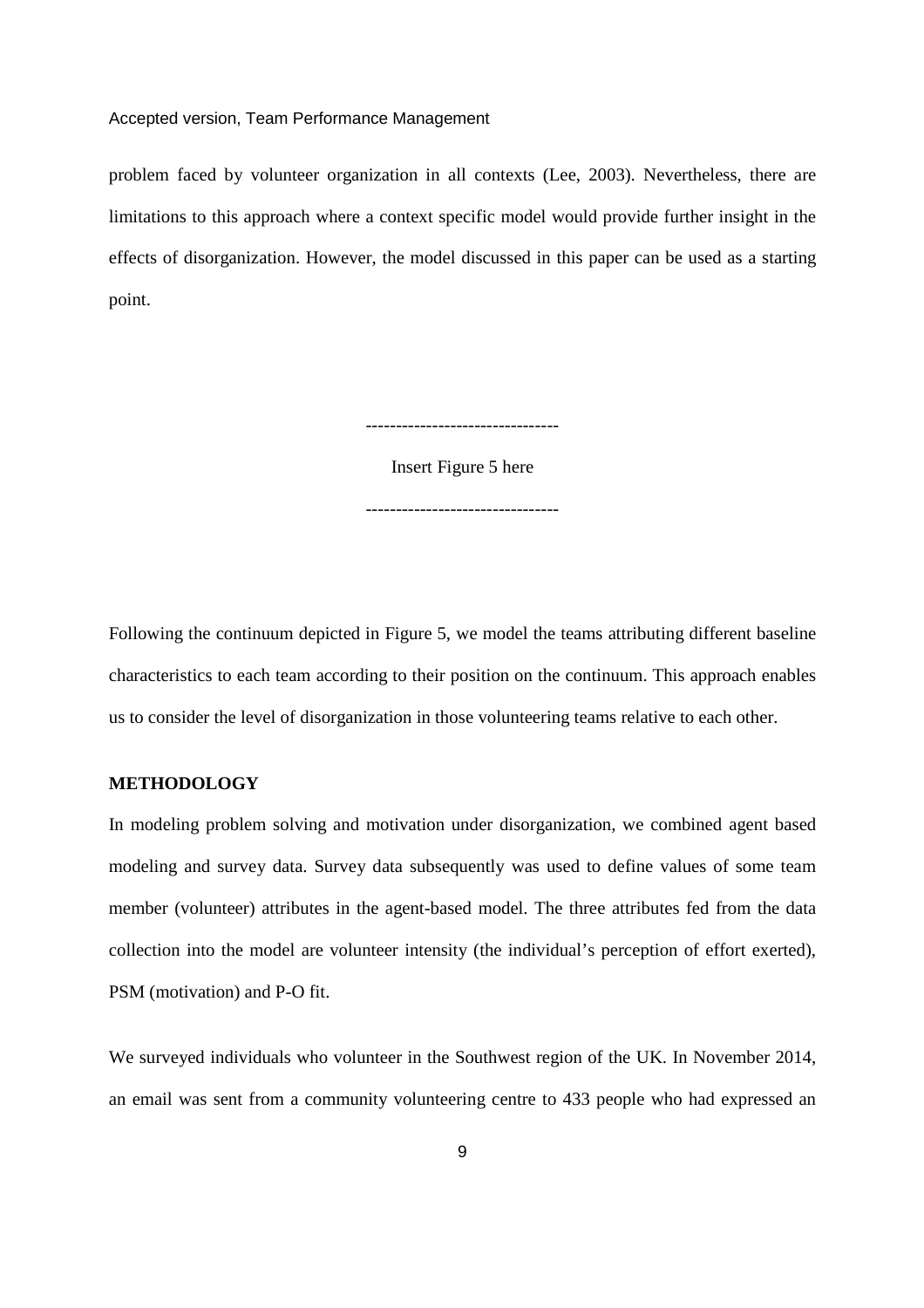interest in volunteering and 180 actively volunteering individuals inviting them to take part in a web-based survey. After checking unengaged responses and duplication of surveys, we were left with 226 surveys, with respondents age 15 to 90, 61.9% female, 43.4% baby boomers, 43.8% volunteering weekly with 46.9% without children.

# *Agent-Based Modeling (ABM)*

Using real world data, we simulate the effects of disorganization on team problem solving and motivation using ABM. This method is well suited to simulate phenomena in the field of organizational behavior (Lomi and Harrison, 2012; Secchi, 2015) because it allows for capturing emergent phenomena as well as unexpected team behaviors. Additionally, it is flexible in the parameters that can be specified within the model (Gilbert and Terna, 2000; Gilbert, 2008). ABM has been used to model and simulate effects of disorganization in decision-making and found that "the 'disorganization' condition provides a better structural environment for employees to solve problems rather than under the 'organization' condition" (Herath *et al.*, 2015, p. 77). The modelling rules used for the simulation presented in this paper build on the work of Herath *et al.* (2015), Fioretti and Lomi (2008) and Lomi and Harrison (2012) and extend previous work to the team level.

#### *An ABM of Disorganization and Team Performance*

This model contains five teams, each consisting of seven members competing to solve freely moving problems at the correct opportunity using resources available in the vicinity. The teams operate under to two primary conditions which are *organization* and *disorganization* (when organization is switched off).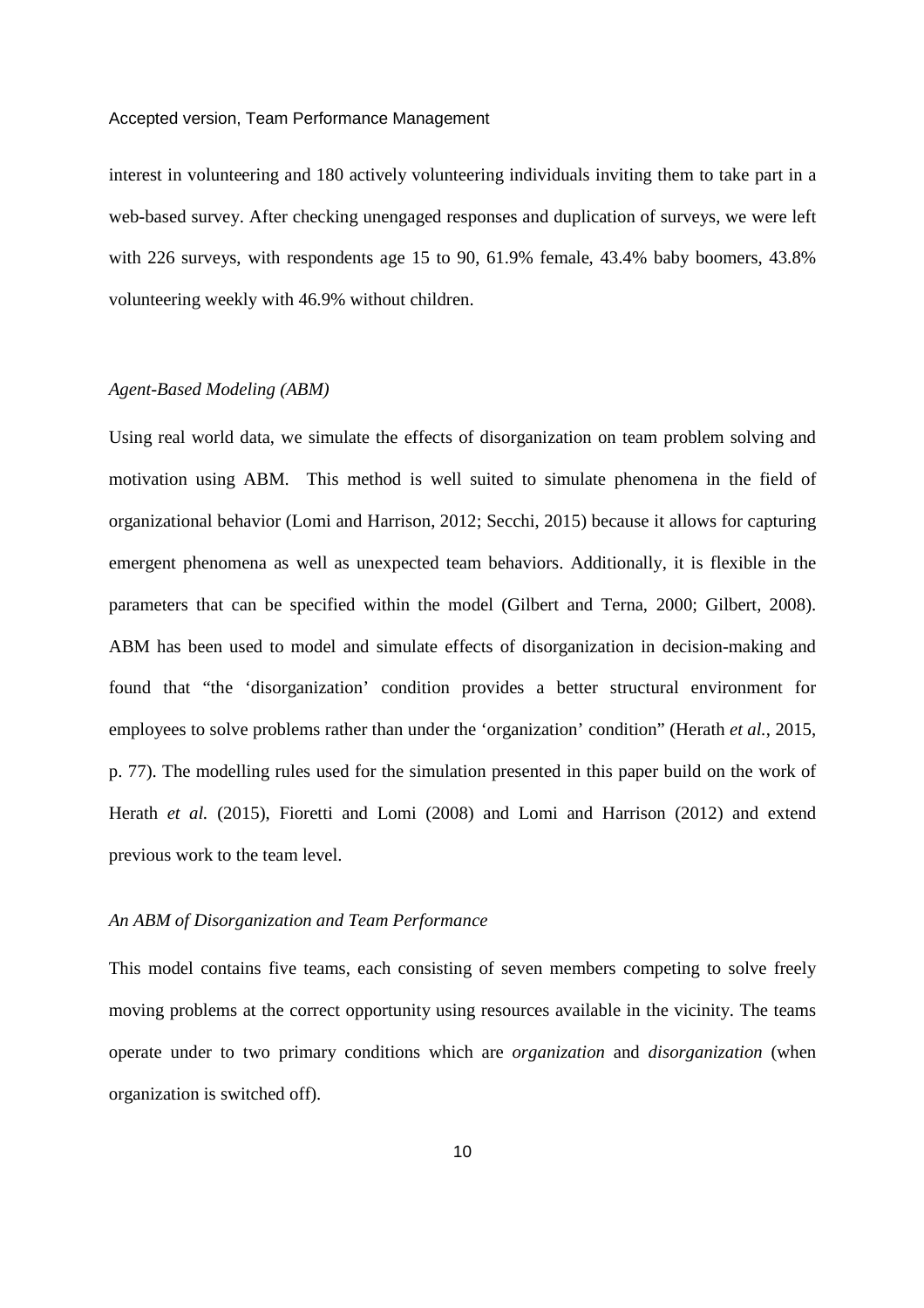# *Space and agents*

The model contains four agents which have a set of individual characteristics (attributes) moving within a three dimensional space. First, we model the *volunteer* (V) agent with the attributes ability (a), efficacy (efc), intensity (e), PSM, P-O fit and level. Second, the *problem* (P) agent is characterized by the attributes *complexity (comp)* and *level (l)*. The problem agent represents any problem faced by volunteers on a day-to-day basis. In the simulation, the volunteers (V) will try to solve these problems (P). Third, the *solution* (S) agent is described by *efficiency (ef)*, and level *(l)*. The solution (S) agent is introduced into the model as a representation of resources available for tackling the problems (P). The solution agent is broadly defined to encapsulate any resource available for volunteers (V) in solving problems (P). Fourth, the opportunity (O) agent only has one attribute: the *level (l)*. The opportunity (O) agent is used to represent the window of opportunity (i.e. the available amount of time to come up with a solution to a problem) a given volunteer (V) or team has in order to use to solutions (resources) (S) to solve the problems (P). Every agent in the model is assigned a level. There are five levels in total (0 to 4). The level is used to indicate at which position in the organizational hierarchy that particular agent operates. The position in the organizational hierarchy represented by the level (*l*) is used to depict the point at which a given agent is situated in the organization. For example, a volunteer in the mailroom is in a lower hierarchical position than a volunteer in senior management. For example, with regard to the volunteer agent, the lowest tier of the organization (0) represents i.e. local volunteers while the highest tier (4) represents i.e. the senior management of the charity. Table 1 summarizes the value parameters.

--------------------------------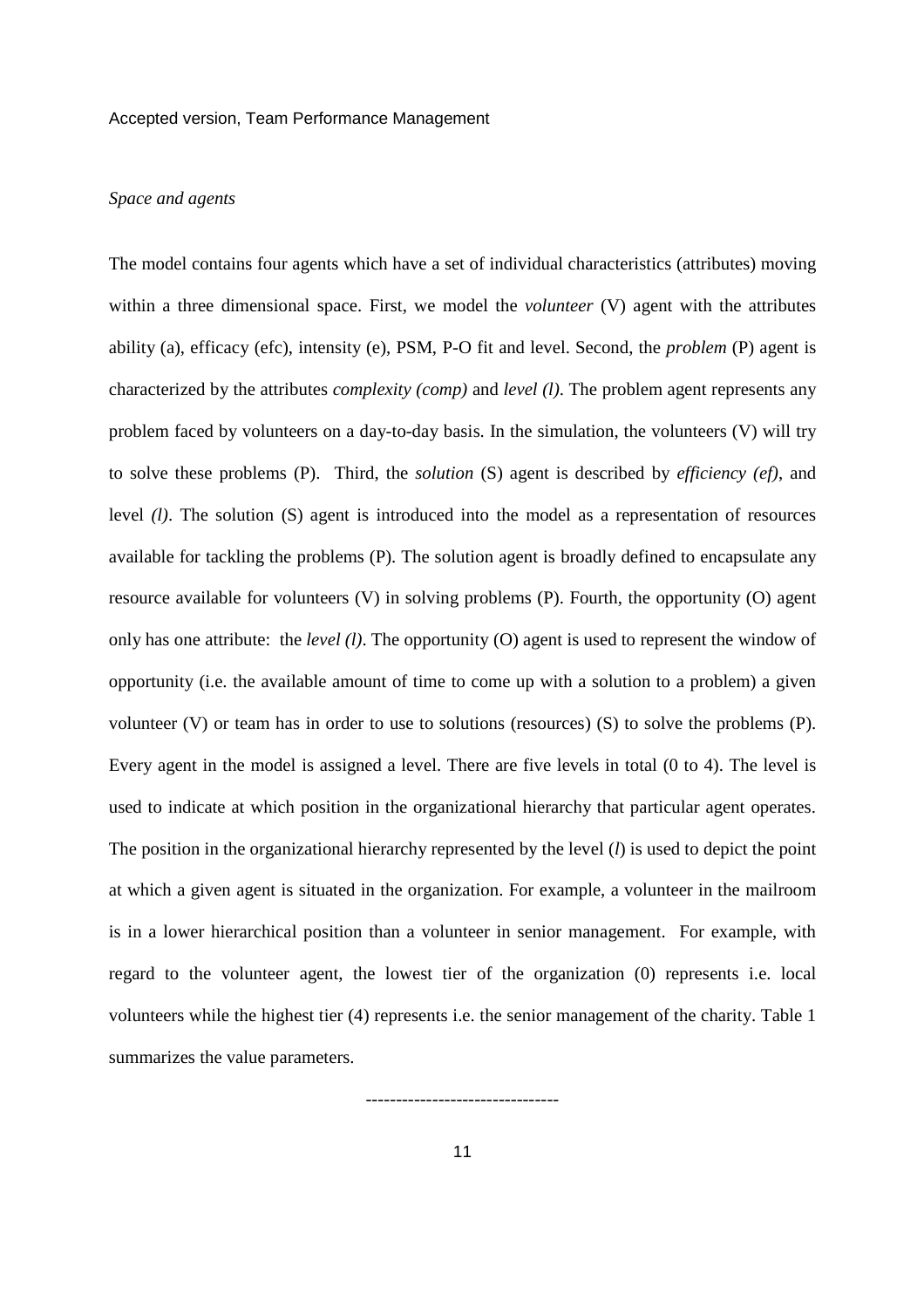# Insert Table 1 here

The 'Volunteer' agent is used to represent a member within a volunteer team belonging to a nonprofit organization. There are five teams of volunteers with each team representing a different organization. Each volunteer acts as a team member with the other volunteers of the same team (breed). Effort (volunteer intensity), PSM and P-O Fit are characteristics of each volunteer and are attributed through the data gathered. The 'problem' agent represents the common fundraising task faced by all volunteer organizations. Each problem has a complexity (random normal distribution) with an adjustable mean and standard deviation ranging between -5.0 and 5.0. This range was chosen in order to model a wide array of complexities mirroring a real world setting. The *complexity* attribute is used to capture the inherent structural and procedural intricacies associated with a problem. Therefore, a problem can be considered more or less difficult based on how a given problem's complexity matches with the volunteer team's attributes, opportunities and solutions. The 'solution' agent characterizes both physical and non-physical options available (e.g., resources, finances, political capital etc.) which can be utilized to resolve problems. An *Efficiency* value is assigned to every solution (Random normal distribution; Mean 0, Standard deviation 1). In organizations (non-profit or otherwise) there are opportune times for when a problem can be engaged and when resources (solution) are present, in encapsulating these windows of opportunity the 'opportunity' agent was created.

#### *Team Composition*

Each team has a designated team leader and can have up to seven members at full capacity (including the leader).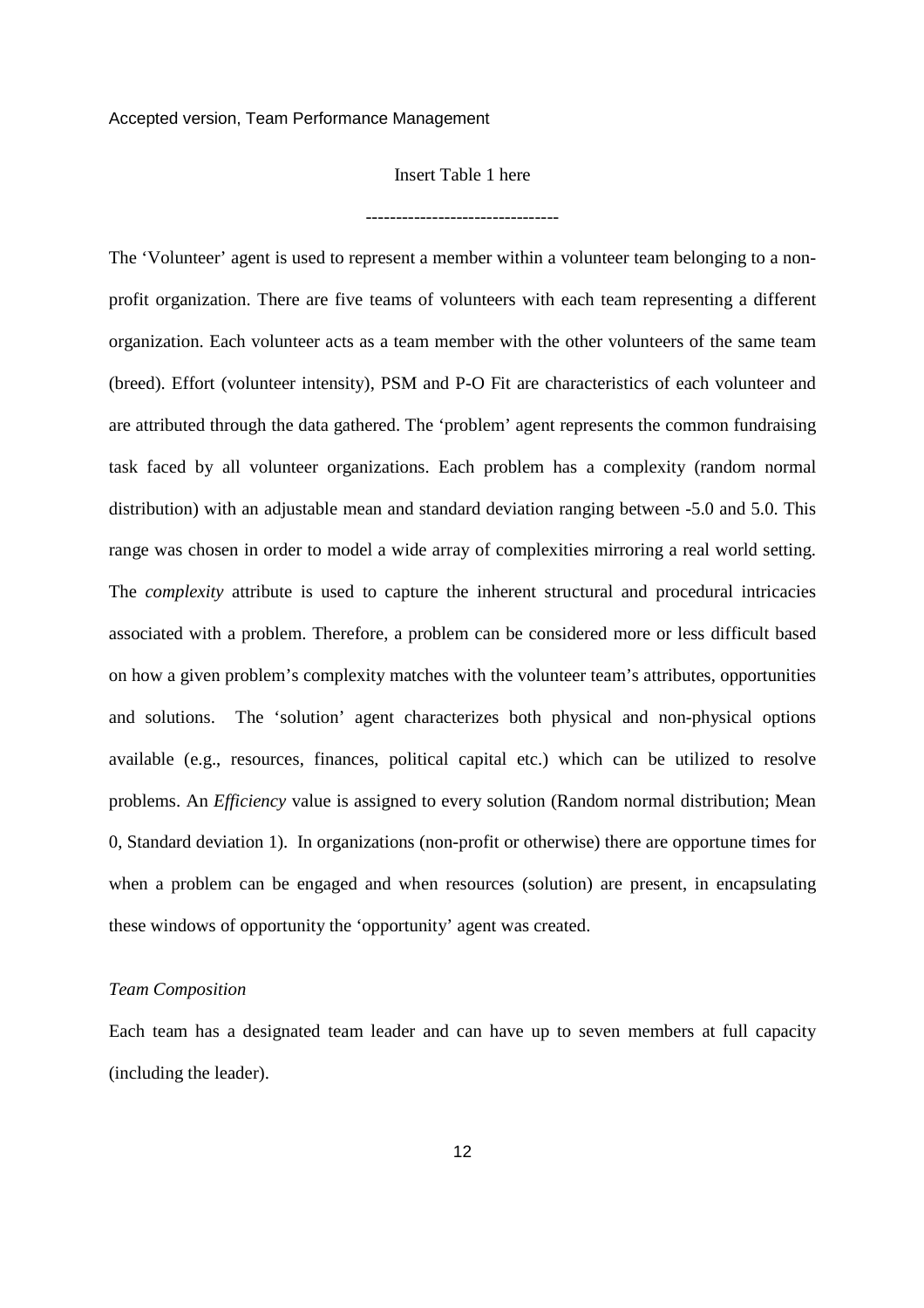*Movement* 

Insert Table 2 here

--------------------------------

--------------------------------

Under disorganization (i.e. organization is "switched-off") the teams move without restrictions in accordance to movement conditions (Table 2). Instead, under organization (i.e. "switched on") the teams are only allowed to move to a certain set of other agents based on the hierarchical levels (level variable). This encapsulates the structural and functional limitations within realworld work settings. For example, a problem in a door-to-door fundraising setting tends to be handled by a volunteer rather than by a senior manager of the non-profit organization.

In order to understand how volunteers are given access to resourcing, the model under the "organization" condition utilizes three settings: "Same Access", "Higher Access" and "Lower Access". Algorithm 1 (Same Access) is used to allow volunteer teams to only access problems, solutions and opportunities at their own hierarchical level. Algorithm 2 (Higher Access) is used to allow volunteer team to access problems, solutions and opportunities at a higher hierarchical levels other than their own level and Algorithm 3 (Lower Access) allows volunteer teams to access problems, solutions and opportunities on their own level and at levels below them.

These three algorithms can be unpacked using the following example. Imagine a product design company that has four hierarchical levels in the design department: design interns, junior designers, senior designers and expert consultants. Algorithm 1 specifies a situation where a junior designer team will only have access to problems, resources and solutions in the department of product design assigned to them. Algorithm 2 equates to the junior designers team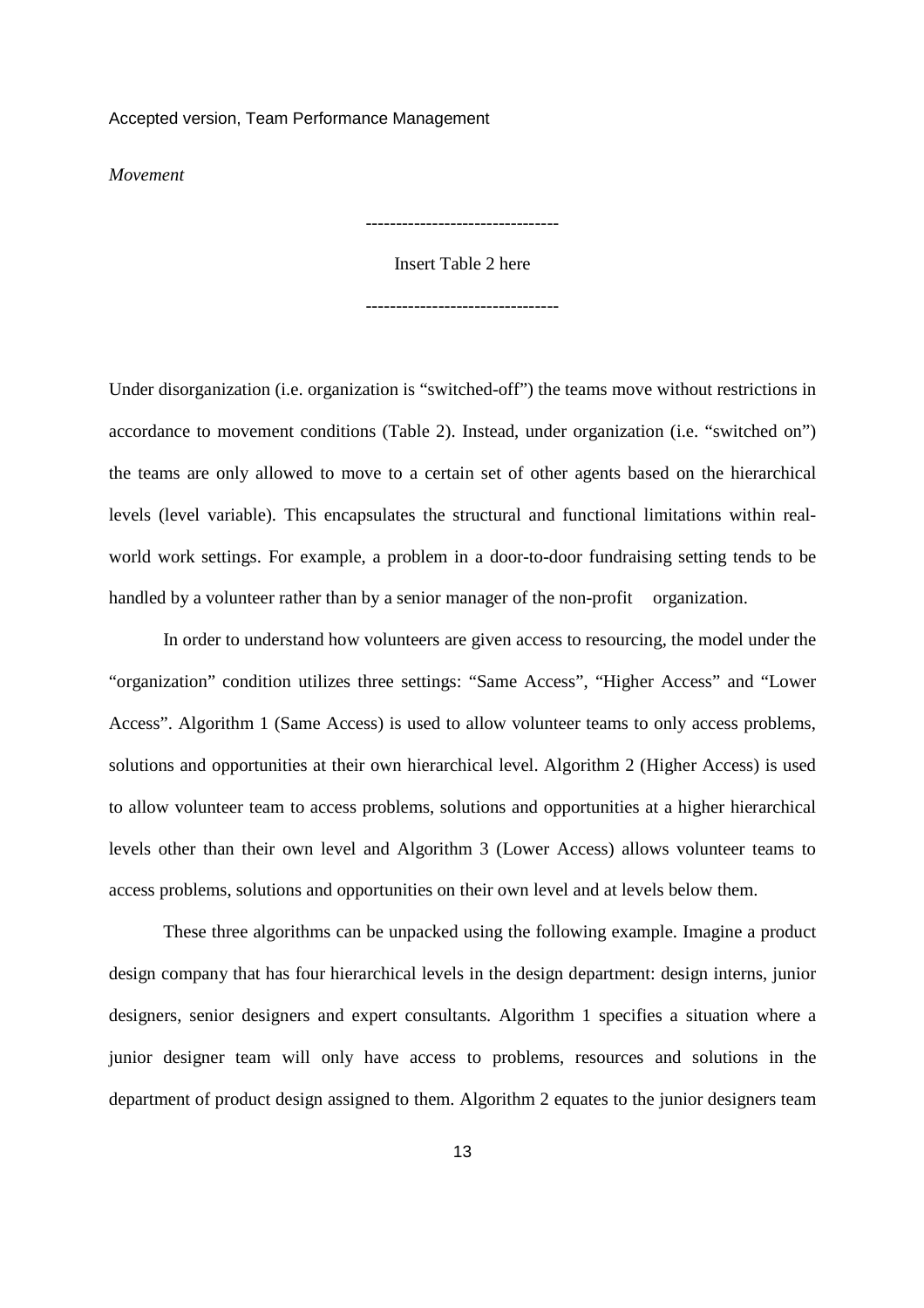being given access to resources available to senior designer teams or access to an expert consultant team or their resources in the company (Higher Access). Algorithm 3 equates to a situation the junior designer team being given access to design intern resources (Lower Access). These three algorithms can be utilized to simulate movement in any organization with hierarchical levels in the public or private sector.

The algorithm of the "Same Access" is as follows:

$$
V_l \neq P_l \text{ OR } V_l \neq S_l \text{ OR } V_l \neq O_l \tag{1}
$$

In equation 1 let "V" be volunteer, "P" be problem, "S" be solution and "O" be opportunity that are available at a given "level," "l." The volunteer's hierarchical level is checked against the hierarchical level of the solution, problem, and the opportunity. If the condition depicted in equation 1, is not satisfied the agents disperse. The above organization condition is the most restrictive of the three conditions. In order to implement the aforementioned algorithm fitting a real world scenario we allow for cross-level interactions. We distinguish two types of cross-level interactions: (1) higher access and (2) lower access.

$$
V_l \le P_l \text{ OR } V_l \le S_l \text{ OR } V_l \le O_l \tag{2}
$$

The extent to which the volunteers interact across levels is dependent on the randomly defined position they find themselves in. In a real world scenario, volunteers on a higher level might solve problems appearing in lower levels, eventually. Therefore, in order to implement a more practical hierarchical rule the algorithm was modified as follows.

$$
V_l \ge P_l \text{ OR } V_l \ge S_l \text{ OR } V_l \ge O_l \tag{3}
$$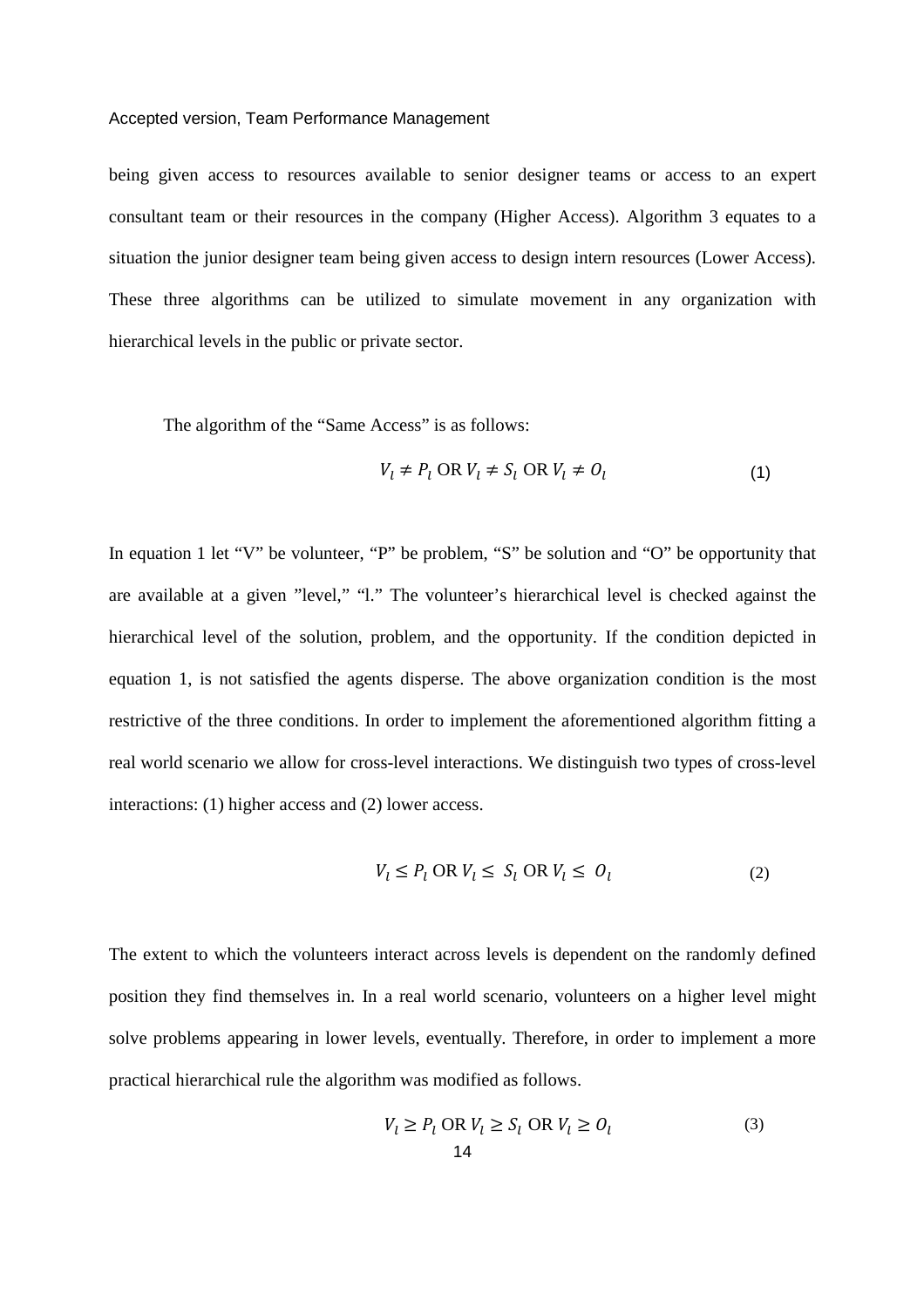The algorithm in equation 3 enables volunteers from higher levels to solve problems below their level, but still maintains the strict rule that no volunteer can interact with agents above their level.

# *Decision rules*

Given that the simulation involves volunteer teams, in order to model how a team engages with problems each team is assigned a combined team capability score (Tc). As shown in equation 4 this is the summation of the attributes PSM (m), P-O fit (p), Effort (e) of all team members. We assume that team capability is the sum aggregate of individual capability. This is done by aggregating the value of PSM (m), P-O fit (p) and Effort (e) of each individual (i) volunteer in the team as displayed in equation 4 below into an overall team capability score.

$$
T_c \equiv \sum_{i=1}^{n} (Ve_i + Vm_i + Vp_i)
$$
 (4)

Using the team capability score, problem solving was modeled next. Once opportunities, participants, problems and solutions meet at the same place (patch)- the problem solving algorithm begins. A problem is solved when a team used solutions where the right opportunity arose. This means a problem will be solved when a team, problem, solution and opportunity come together. Equations 5 shows that for a problem to be solved, a team should find a sufficiently efficient solution (each solution has an efficiency attribute *Sme*). If the team capability score is multiplied with the solution efficiency score and is greater than *a* or equal to *a*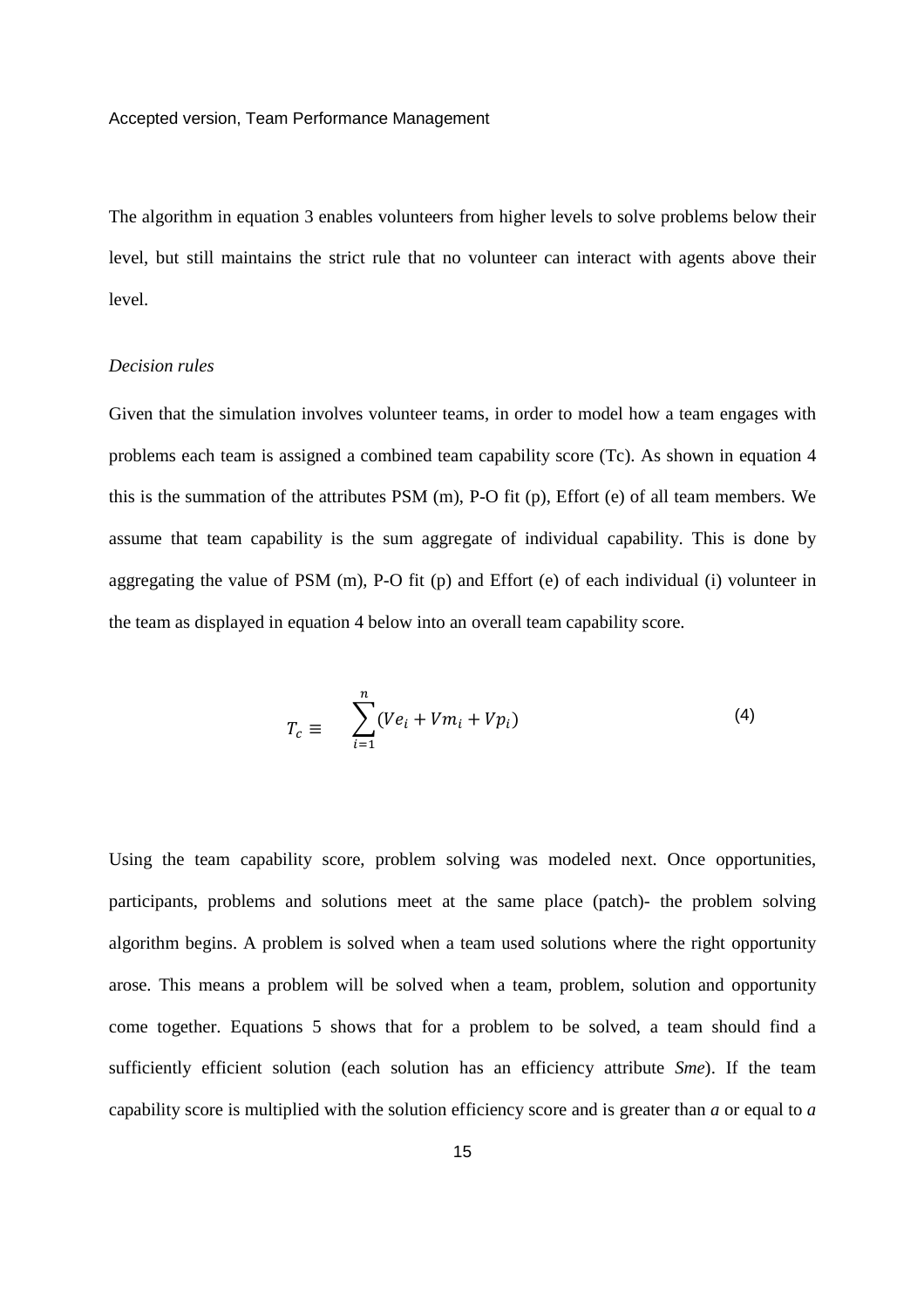given problems complexity (P*comp*) that problem would be solved. This equation depicts how a team can use resources (solutions) to solve a problem at the right opportunity in an organizational setting (See equation 5).

$$
T_c * S_{me} (ef) \ge P_{comp} \tag{5}
$$

In the event where the problem's complexity value is higher than the combined value of the team's capability and solution efficiency- that problem will not be solved replicating a situation where a team fails to solve a problem (see equation 6).

$$
T_c * S_{me} (ef) < P_{comp} \tag{6}
$$

# **Motivation**

In line with the motivation theory, when a problem is solved in the decision making phase of the model the team motivation of the volunteers increases. In order to simulate the team's increased motivation when they solve a problem, we utilize a motivation attribute. Each volunteer has this attribute and it is updated when a problem is solved. When a problem is not solved the team faces deflation and demotivation. This is reflected by decreasing the values of the motivation attribute of each team member. Equation (7) and (8) show how these motivation increases and decreases are carried out.

When a problem is abandoned the motivation of the volunteer team reduces. The levels of motivation among volunteers are assigned through the data gathered. We employ Herath et al.'s (2015) logic to distinguish between hard and easy problems as displayed in equations (7) and (8).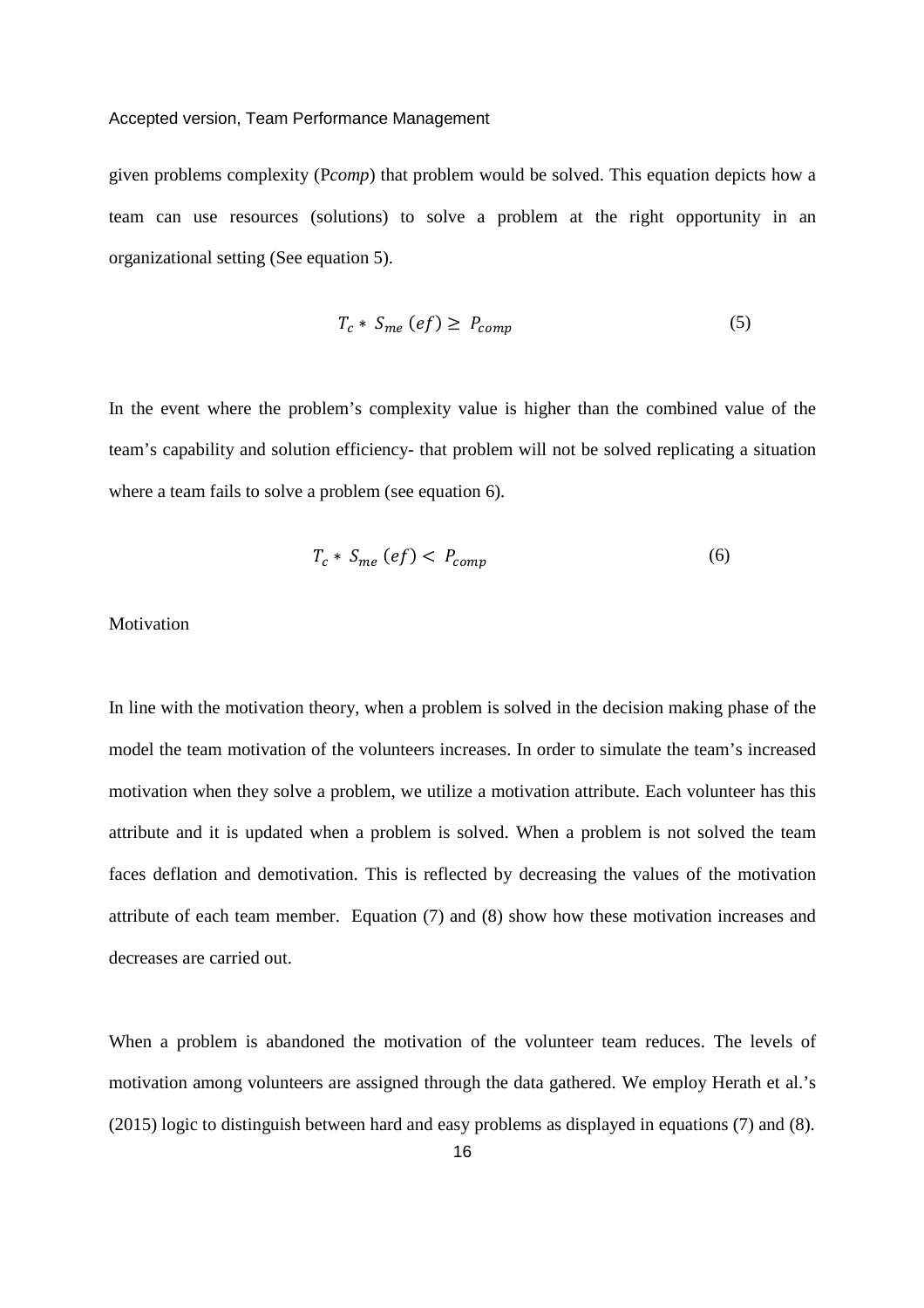$$
2^*Tc \le P \ (comp) \tag{7}
$$

$$
2^*Tc > P\left(\text{comp}\right) \tag{8}
$$

Please note that very challenging problems can be solved when teams generate highly efficient solutions. We modeled such situations as simultaneously going along with a 20% increase in motivation levels. In contrast, easy problems trigger much smaller increases of motivation (10%) when being solved. Furthermore, in situations where the team cannot solve a problem even after utilizing a solution-problem abandonment (6)- the team motivation decreases (i.e.10%).

#### *Computational Experiments*

Given the large number of simulation parameters and the variations of values available, it was imperative to select a specific set of parameters for this particular study. Table 3 depicts the parameter used for the simulation experiments.

Insert Table 3 here

--------------------------------

--------------------------------

The range parameter enables the agent to screen his environment, i.e. the number of patches the agent can see. This allows the agent to decide whether to move in a certain direction (e.g. towards other agents located within the range). Therefore, range represents the way workers socialize with those close to them more often than to those far away. The vicinity is to be intended as working closeness, as it is within people in the same team/ department.

A time limit of 1000steps for each run of the simulation was imposed on each experiment and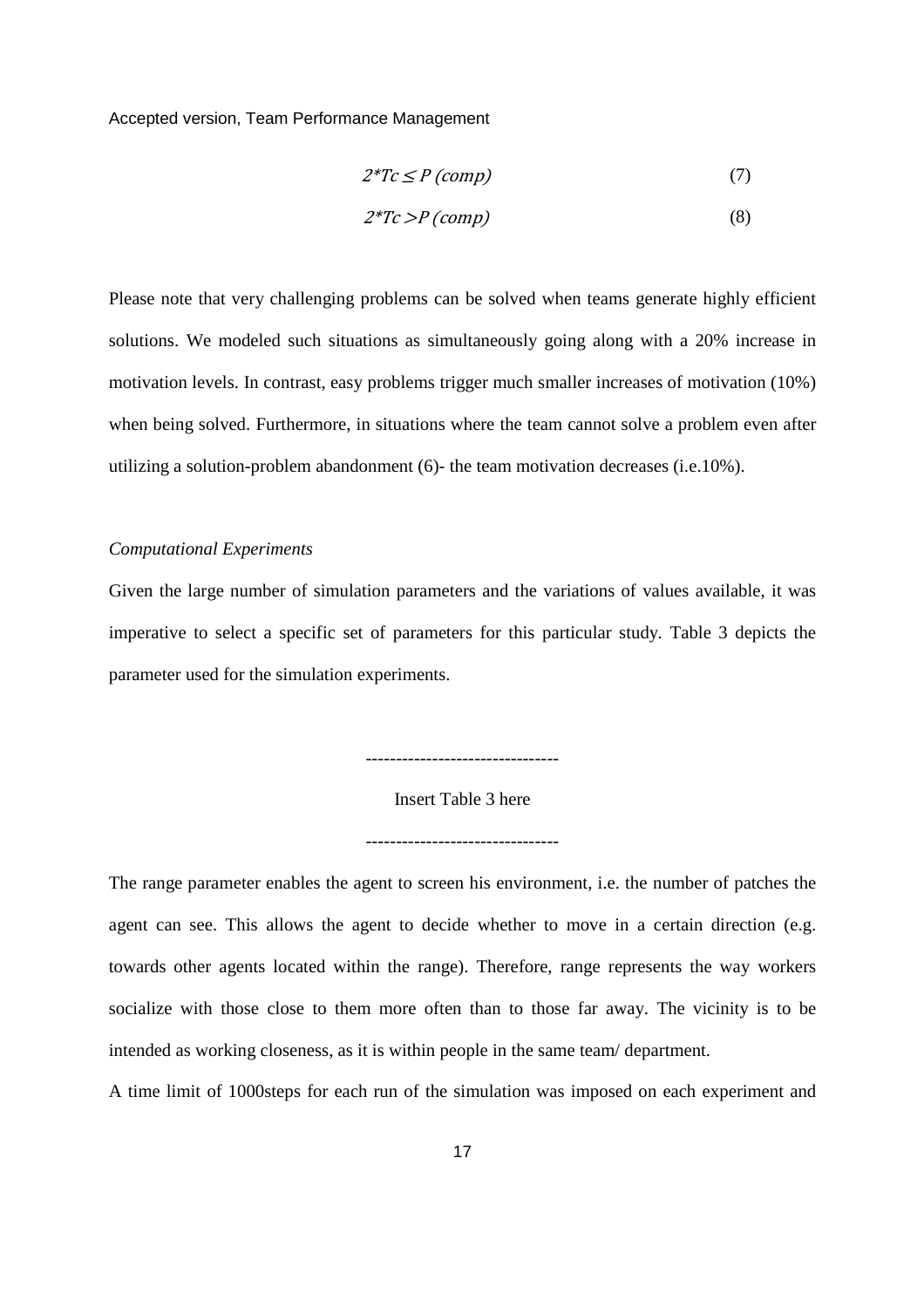after conducting a power analysis (Secchi and Seri, 2014) it was determined 15 repetitions of the experiments were needed to check the consistency of the results obtained. Each step signifies an opportunity of a volunteer team to interact with problems. On each run teams are given 1000 opportunities to interact with problems. These 1000 opportunities are units of simulated time known as ticks, which gives the opportunity to study the problem solving dynamics of the volunteer teams over time.

# **FINDINGS**

The analysis showed that more problems are solved under disorganization conditions than under two of the three organized (same access and lower access) conditions while under higher access the number of problems getting solved are almost identical to the number solved under disorganization.

--------------------------------

Insert Figure 6 here --------------------------------

These results were consistent amongst all variations of the parameters (range, problem complexity). However, the results showed that higher access (access to resources on the same hierarchical level and above) outperformed compared to same access and lower access organization conditions. Same access was the most restrictive condition and showed the lowest number of problems solved as expected. While lower access did perform better than same access, it could not match the problem solving efficiency of the higher access condition.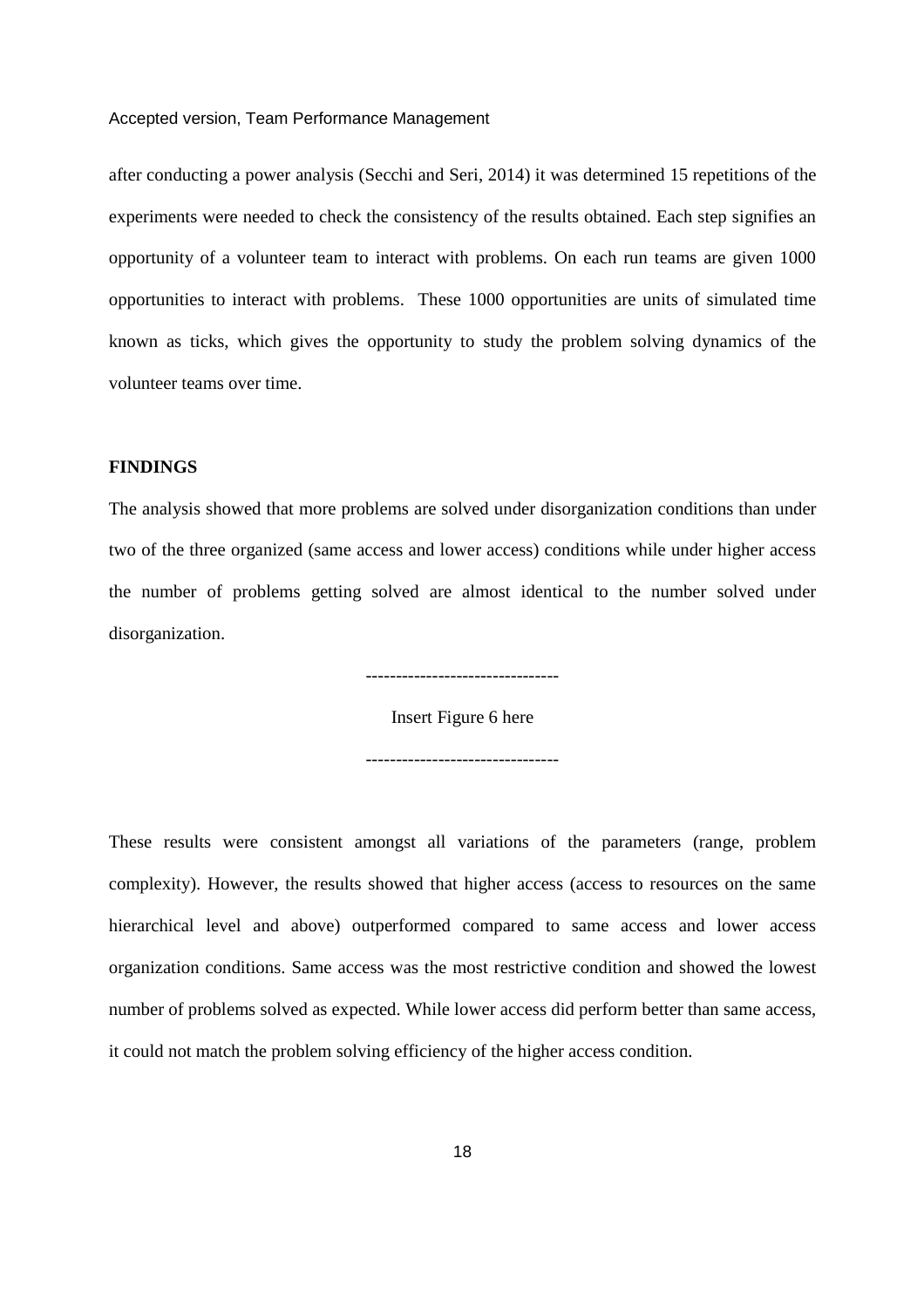The reason for these variations can be found in how each of these organizational conditions is designed. Under higher access, the volunteer teams are able to access resources on their own average hierarchical level while also having access to resources above their average hierarchical level. In this case, the resources found on the higher levels of the hierarchy tend to be of better quality that the resources found on the same level. This is reflected in the real world where teams consisting of people who hold higher positions than teams consisting of individuals with lower positions have access to a wider range of resources that also tend to be of higher quality. On the other hand, the lower access condition still provides the teams with the opportunity to access resources from a level other than their average level, but only if the resources are below their hierarchical level. This is the most common case in many organizations. In contrast to resources above a team's average level, the resources found below the team's average level tend to be lower in quality than the resources found in the same level. Therefore, the problem solving efficiency is lower than the higher access condition. However, the lower access condition still has a higher problem solving efficiency than the same access condition. This is because even though the resources found under the lower access condition are generally of lower quality, the teams still have a wider range of resources to work with than having only access to resources on their same level. Consequently, it is very important that when having an organized work environment adequate access to resources it provided to employees.

Furthermore, the results showed that when problems increase in complexity problem solving efficiency of teams go down under organization, while under disorganization the efficiency remains at high levels even if the problem complexity rises.

Insert Figure 7 here

--------------------------------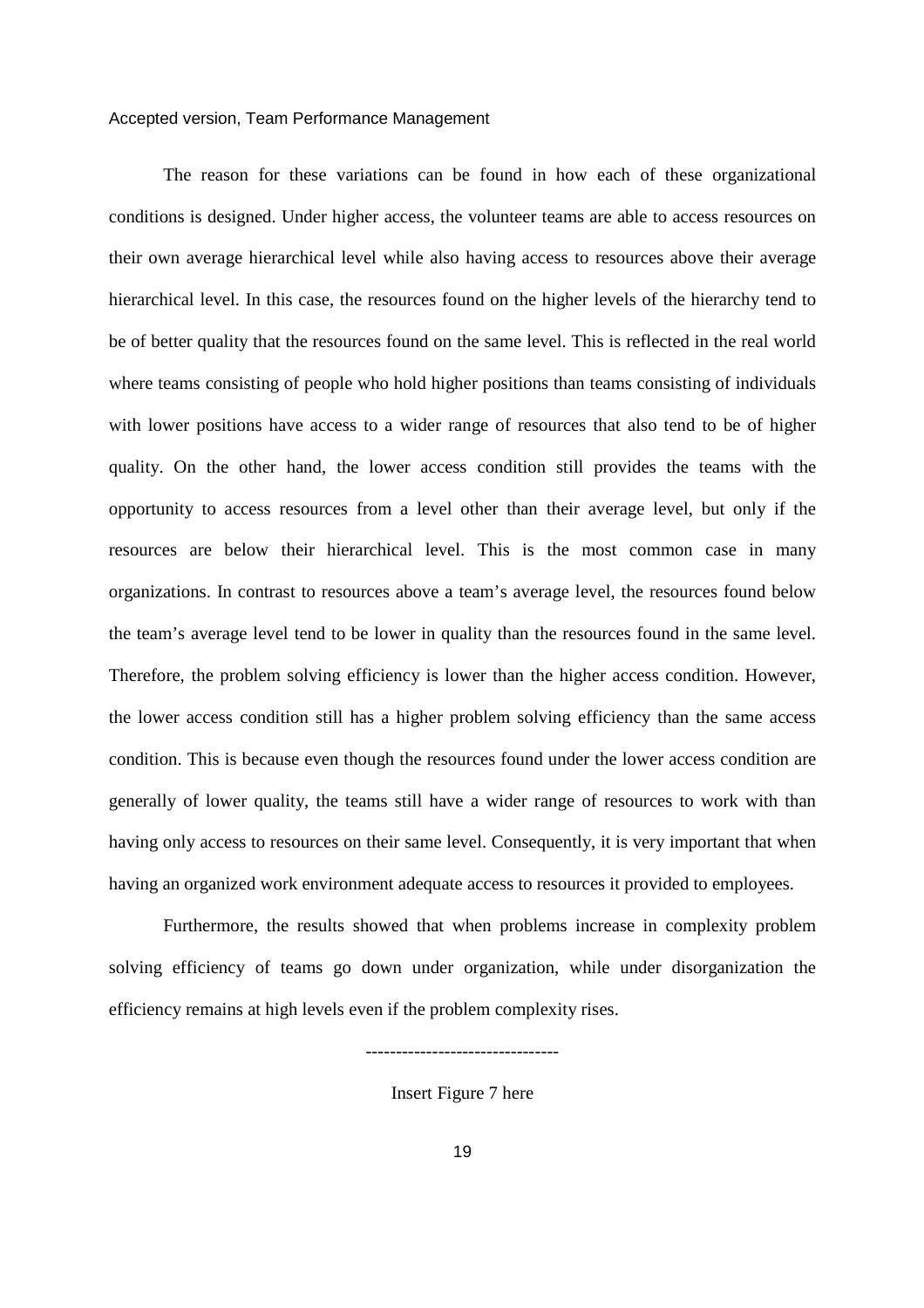--------------------------------

The results depicted in Figure 7 exemplify that disorganization is a better condition for solving highly complex problems. Additionally, the range parameter plays a major role in the number of problems solved under both the organization and disorganization condition. The optimal range seems to be six while anything lower makes the teams perform slower (as the team members do not have enough vision to seek out resources) while anything larger makes the team members confused as to which problems to engage (as there is too much information for the team to handle).

Ultimately, results linking motivation and problem solving efficiency appear to be varied. On the one hand, results displayed in table 4 show that the teams with the higher combination of PSM, Intensity and PO Fit tend to solve the highest number of problems. On the other hand, the religious volunteering team weakens this result as it deviates from this pattern. It should be noted that, the results were consistent over time for all the experiments conducted.

Insert Table 4 here

--------------------------------

--------------------------------

# **DISCUSSION**

This study simulated team problem solving behavior in organized and disorganized volunteering environments. We employed an agent based modeling approach to identify the dynamics behind problem solving behavior. Furthermore, the model was calibrated using survey data from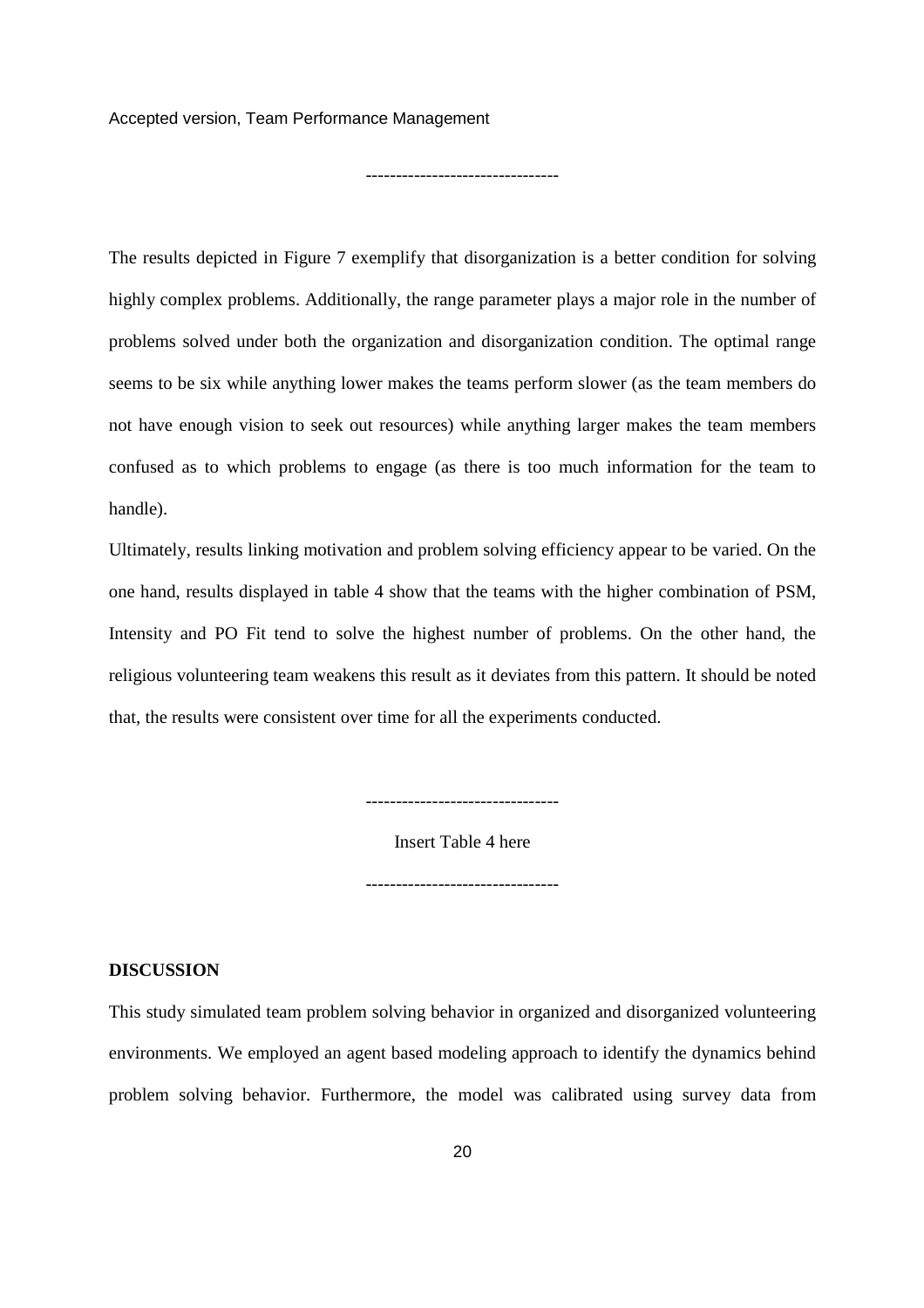individuals that actively volunteer. Overall, the findings of the study directly support the idea that disorganization is beneficial to problem solving, especially in non-profit organizations that have a constantly fluxing workforce due to reliance on volunteers. More specifically, the results have a number of implications for the debate on problem solving efficiency. First, the findings on the number of problems solved under disorganization and organization, clearly displays a stark difference between the two conditions where more problems are solved under disorganization. This finding directly links to the theoretical claim that disorganization is a more efficient condition for problem solving. Thus, these results corroborate the theoretical claims made by Abrahamson (2002) with respect efficiency and effectiveness gains arising from disorder. These findings also mirror the findings of Abrahamson and Freedman (2006); Fioretti & Lomi (2008) and Herath et al. (2015), extend them to the team level and lend further support to some of the benefits of disorganization discussed by researchers (i.e. access to more resources, greater stakeholder participation; see e.g. Freeland, 2002; Warglien and Masuch, 1996; Shenhav, 2002).

Second, under disorganization the teams also have access to more problems. This access could explain the higher number of problems solved as theorized by Fioretti and Lomi (2008). These results indicate that when it comes to problem solving efficiency (number of problems solved within a specified period) reducing restrictions to access to resources plays a major role in increasing the number of problems solved.

Third, the variations of problem solving efficiency observed when comparing higher access conditions have some implications for organizations. In an organization where teams have access to resources from higher levels, the teams should find it easier to solve problems given that they get access to higher quality resources (Freeland, 2002). Support for this theoretical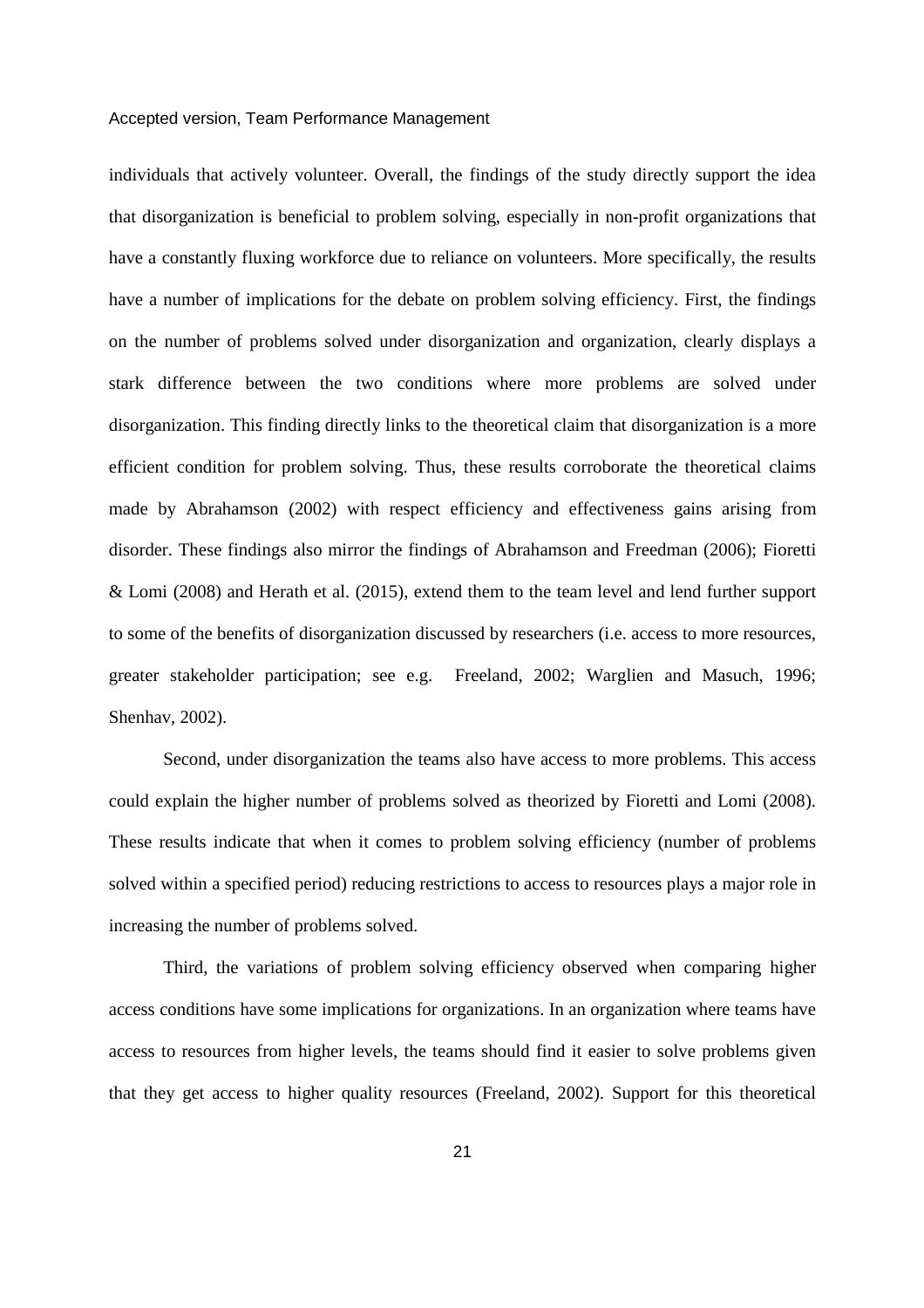claim by Freeland, 2002 was apparent in the findings (Figure 6) where teams solved more problems when given access to resources at higher hierarchical levels. How access to resources is authorized is ultimately a strategic decision varying amongst organizations and depends on organizational culture, management style, and governmental policies. However, the level of access a team receives is often decided on a case-by-case basis (Sellen and Harper, 2003). In an ideal scenario, completely unrestricted access (complete disorganization) is desired. However, more realistically, mechanisms for access to resources on higher levels should be provided within reasonable boundaries. Even with unrestricted access to resources below the average level of a team's hierarchical level proper legal and ethical factors should be taken into account.

With respect to our own study, two clear implications for practitioners are clearly emerging: First, disorganization consciously induced by management should go along with a removal of hierarchical access restrictions. As a result team members are likely to perceive higher organizational support and also more autonomy at work, both of which is beneficial for motivation and ultimately problem solving. Second, even though access to resources regardless of hierarchical level is generally better for problem solving there seems to be no utility in having access to resources multiple levels higher or lower than a team's average hierarchical level (Bridges, 2009; Freeland, 2002). This is because a team on a lower level with access to a resource several levels higher than their usual access might find the resource unmanageable or too complicated to handle as observed through the simulation. Similarly if the resource is multiple levels below, that resource might not have enough quality or effectiveness for what it is required for at the team's hierarchical level. This finding establishes a boundary condition for the use of disorganization processes which is of high importance for practitioners.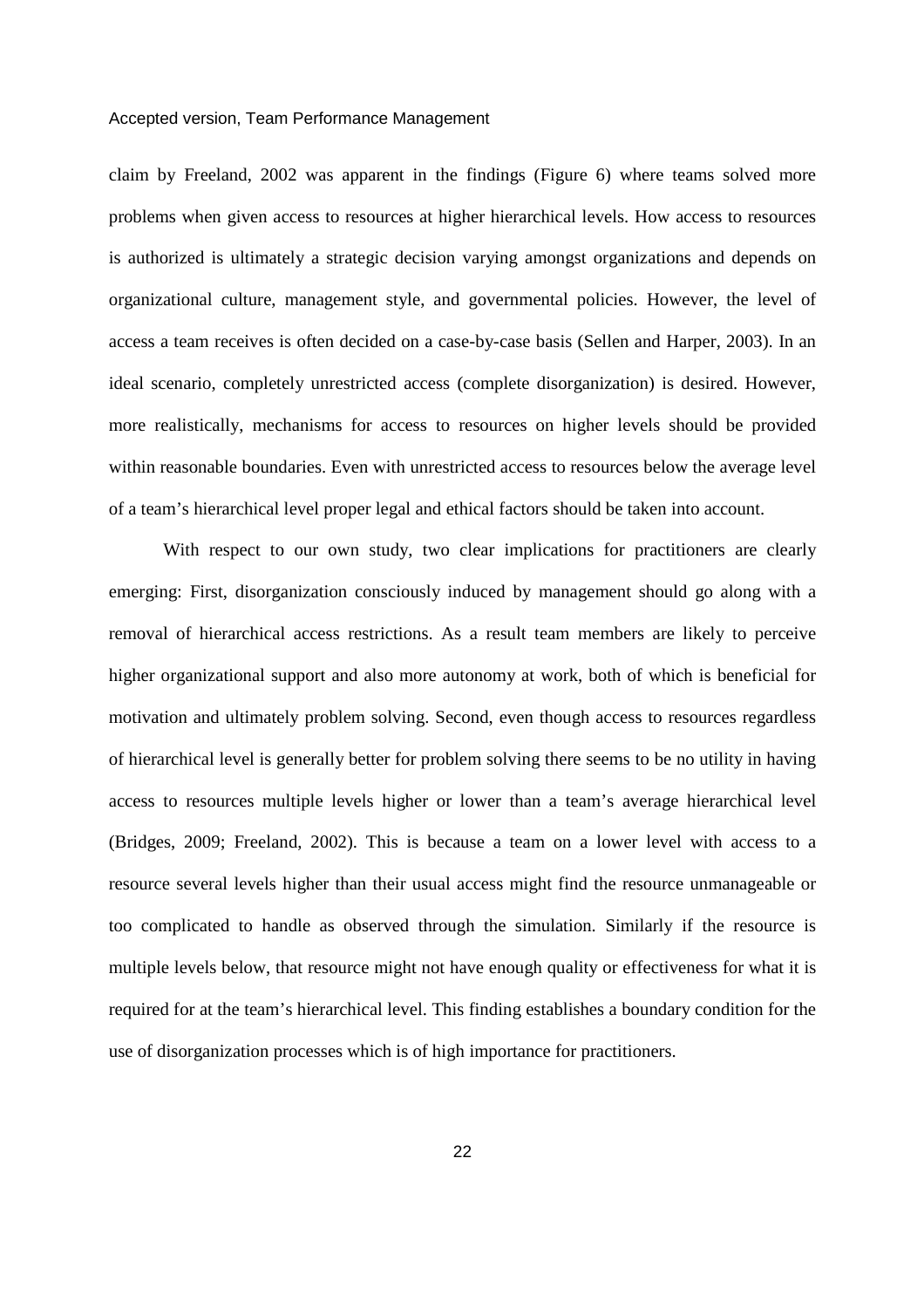Apart from the implications disorganization theory and management practitioners discussed earlier, this study adds two main contributions to academic research. First, the model's ability to act as a virtual laboratory allows us to study disorganization. Second, the methodological application of ABM allows for simulating disorganization. As discussed in section Disorganization (page 3 - 6), disorganization needs to be analyzed from multiple theoretical vantage points in order to provide mangers and organizations a better understanding of how to manage disorganization. This model provides a virtual laboratory to test the dynamics and implications of the theory focusing on disorganization as a process.

Ultimately, on the technical level, as discussed in the ABM section (page 10), ABM provides a robust platform which organizational behavior can be studied. This approach is novel in its application and enables further research in studying disorganization in a virtual laboratory. Additionally, it also provides the basis for studying other problems in management research.

# LIMITATIONS

The model mimics the basic problem solving process within a volunteering fundraising environment; however, the dynamics it encapsulates are currently limited. For instance, the structural disorganization component of disorganization continuum is not fully operationalized in the current version of the model. Therefore, in future iterations the disorganization continuum should be further operationalized in order to reflect different structural makeups of volunteer teams. Introducing multiple types of problems, solutions and opportunities (i.e. stationary and mobile) are also future enhancements that will increase the simulation's link to reality. Currently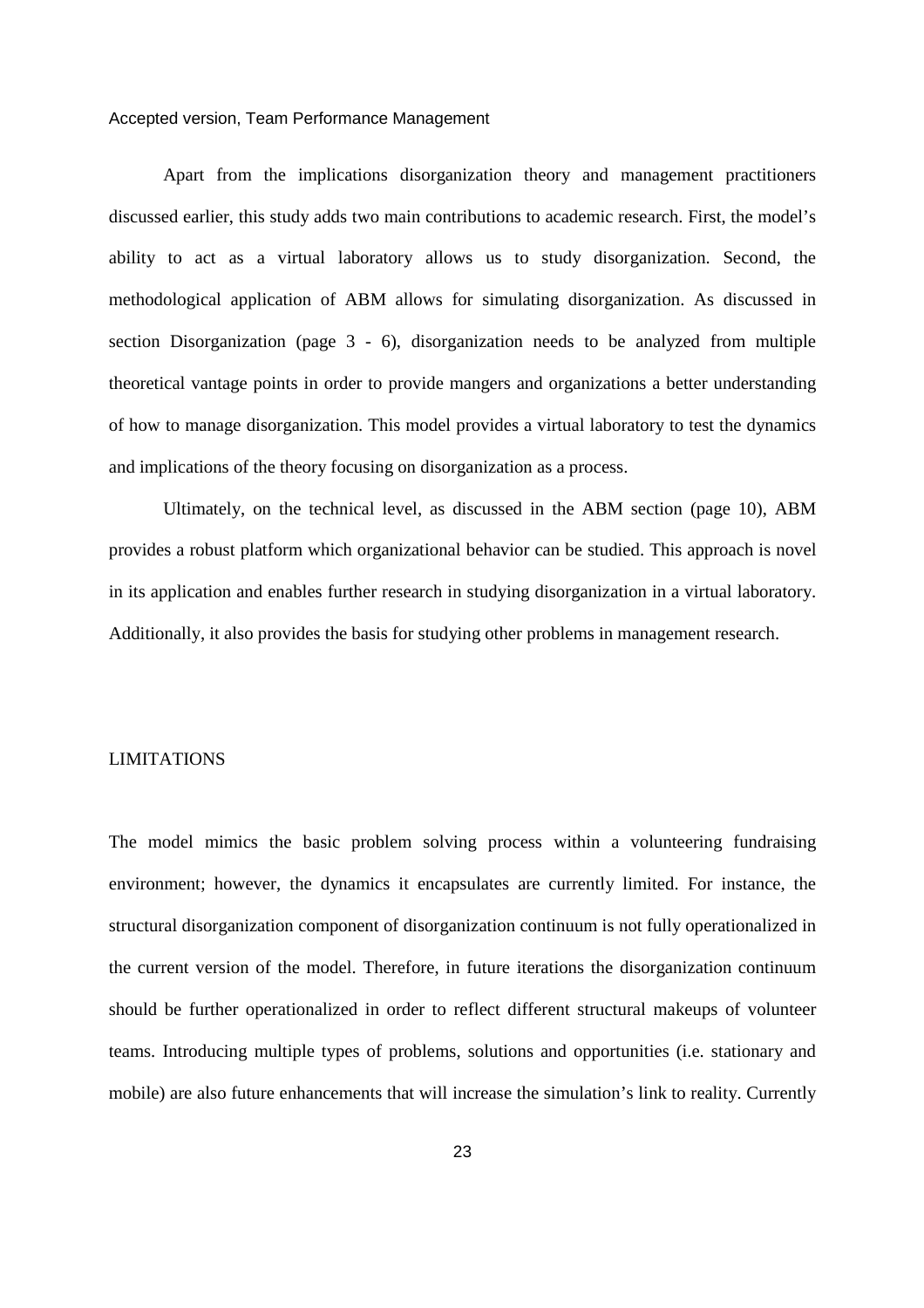we employ a unified value of a given agent in the decision making process.

In future iterations, a more straightforward operationalization of P-O fit and its relation to motivation can be implemented. Finally, when experimenting on the simulation we are currently employing a subset of all the parameter ranges. Thus, there are parameter variations that have not been tested yet and can be studied in the future.

Building on this study future research should consider further exploring conduciveness of disorganized work environments on problem solving efficiency by introducing more ways of structuring the work environment. Such work has the potential to generate more nuanced insights on what structures lead to efficient problem solving. Researchers can also focus on the benefits of disorganization, for example innovation and study how creative solutions emerge under disorganization. Exploring different types of organizational hierarchies (flat, lean, layered) potentially yields interesting results. Finally, future research could strive to build and model a stronger link to motivational theories which might provide insight into how to motivate a disorganized team.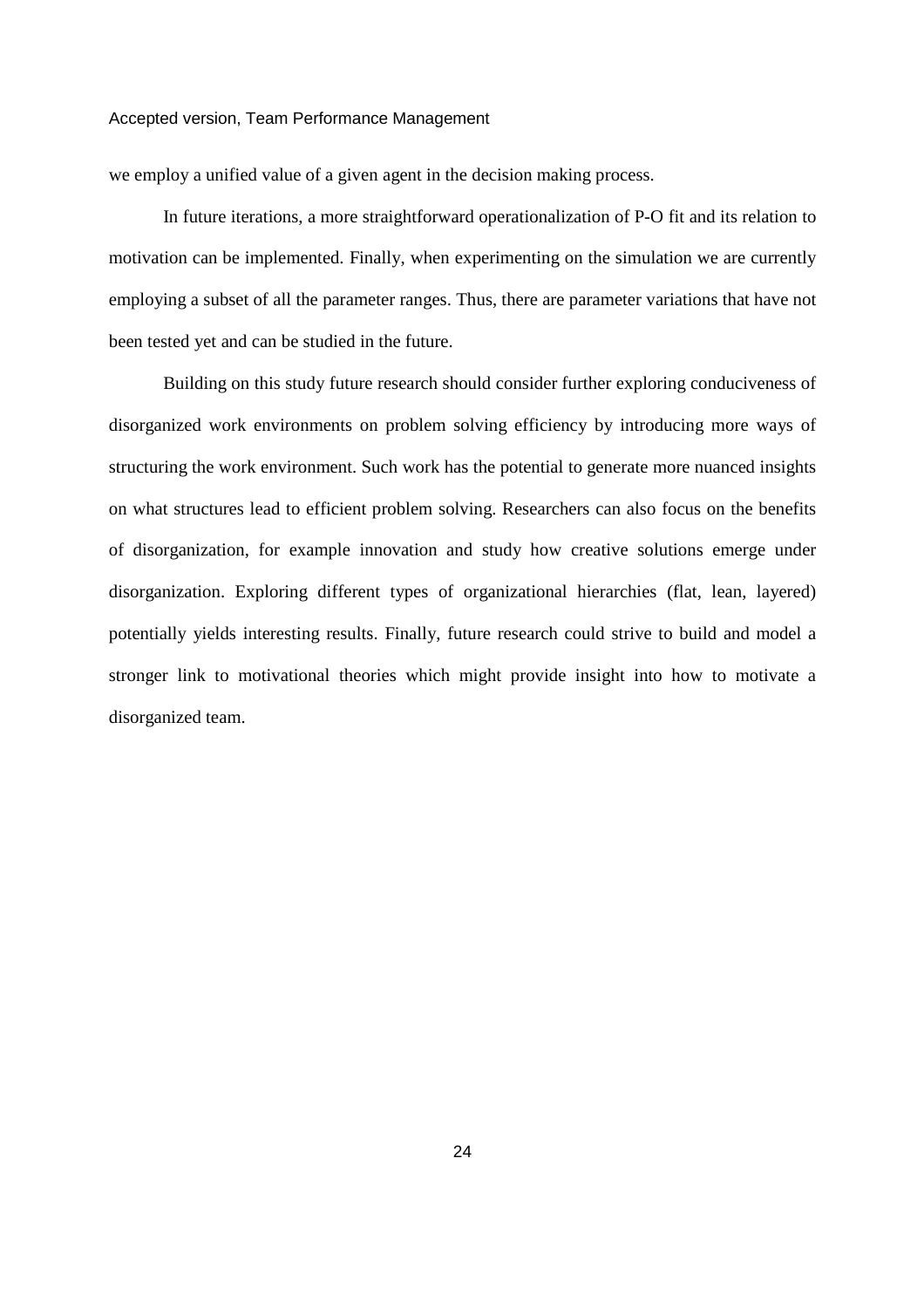# **REFERENCES**

Abrahamson, E. (2002). "Disorganization theory and disorganizational behavior: Towards an etiology of messes", *Research in Organizational Behavior,* 24: 139-180.

Abrahamson, E., & Freedman, D. H. (2006). *A perfect mess: The hidden benefits of disorder.* London: Weidenfeld & Nicolson.

Ahuja, M. K. and Carley, K. M. (1998), Network Structure in Virtual Organizations. *Journal of Computer-Mediated Communication, 3*: 0. doi: 10.1111/j.1083-6101.1998.tb00079.x

Aldrich, H. E. (1972). "Technology and organizational structure: A re-examination of the findings of the Aston group", Administrative Science Quarterly, 10(1): 26-43.

Andersen, L. B. (2009). "What determines the behaviour and performance of health professionals? Public service motivation, professional norms and/or economic incentives." *International Review of Administrative Sciences, 75*(1), 79-97.

Anderson, N. D., Damianakis, T., Kröger, E., Wagner, L. M., Dawson, D. R., Binns, M. A., & Cook, S. L. (2014). "The benefits associated with volunteering among seniors: A critical review and recommendations for future research", *Psychological Bulletin, 140*(6): 1505-1533. doi: 10.1037/a0037610.

Bazghandi, A. (2012). "Techniques, advantages and problems of agent based modeling for traffic simulation", *International Journal of Computer Science Issues,* 9(1): 224-245.

Belle, N. 2013. "Experimental Evidence on the Relationship between Public Service Motivation and Job Performance", Public Administration Review, 73(1): 143-153.

Bode, I. (2006). "Disorganized welfare mixes: voluntary agencies and new governance regimes in Western Europe", *Journal of European social policy, 16*(4): 346-359.

Bode, I. (2006). "Disorganized welfare mixes: Voluntary agencies and new governance regimes in Western Europe", *Journal of European social policy*, 16(4): 346-259.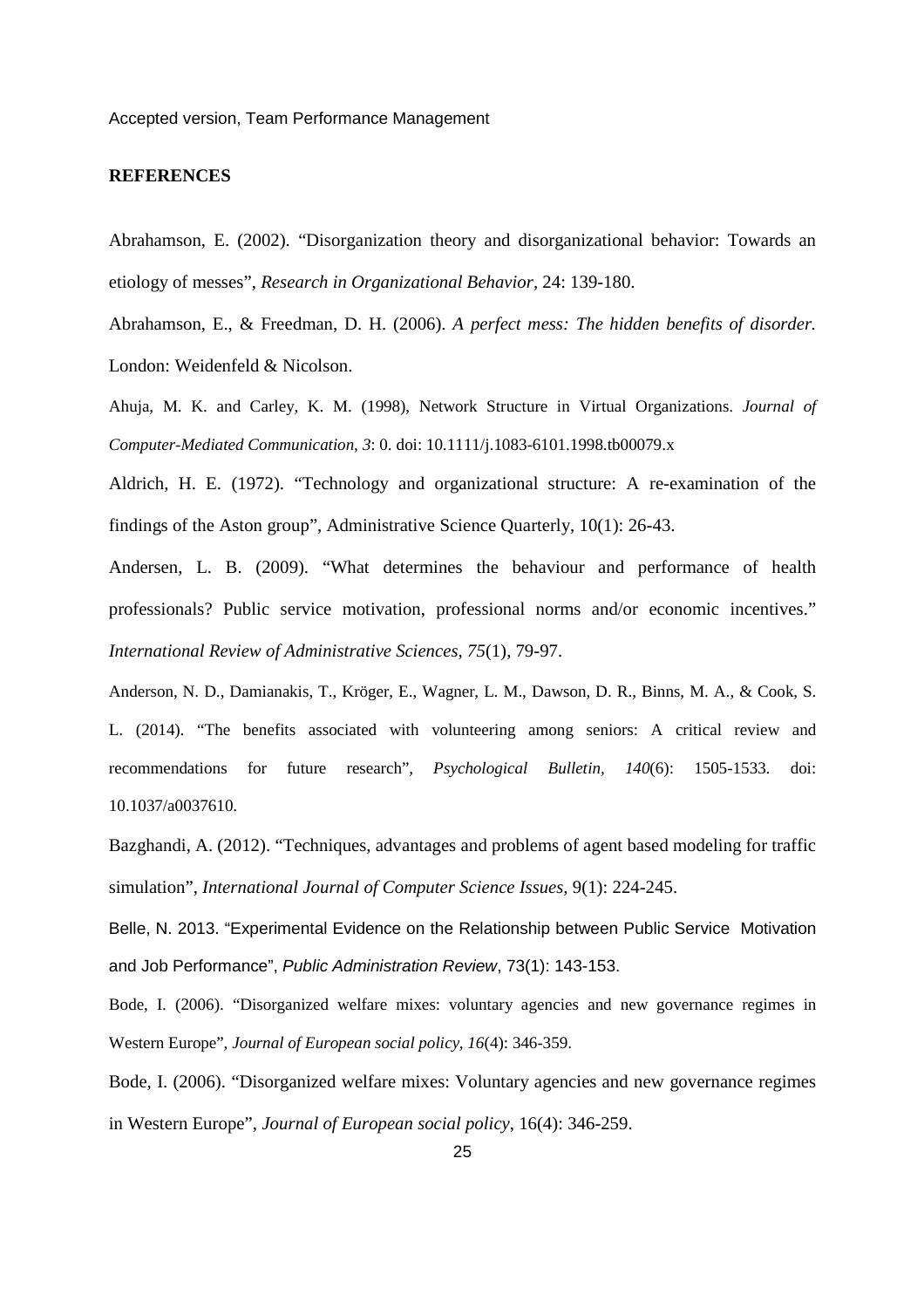Brewer, G. A., & Selden, S. C. (1998). "Whistle Blowers in the Federal Civil Service: New Evidence of the Public Service Ethic", *Journal of Public Administration Research and Theory,* 8(3): 413-439.

Bridges, W. (2009), *Managing transitions: Making the most of change*. Da Capo Press.

Child, J. and McGrath, R. G. (2001), "Organizations unfettered: Organizational form in an informationintensive economy", *Academy of management journal,* 44(6), 1135–1148.

Christensen, M., & Knudsen, T. (2008). "Entry and Exit Decisions in Flexible Teams", *Journal of International Business Studies,* 39(8): 1278-1292.

Cohen, M. D., & March, J. G. (1974). *Leadership and Ambiguity*, The American College President. New York: McGraw-Hill.

Cohen, M. D., March, J. G., & Olsen, J. P (1972). "A garbage can model of organizational choice", *Administrative Science Quarterly, 12*(2): 1-25.

Coopman, S. (2001). "Democracy, performance, and outcomes in interdisciplinary health care teams", *Journal of Business Communication*, 38(3): 261-284

Coursey, D., Brudney, J. L., Littlepage, L., & Perry, J. L. 2011. "Does Public Service Motivation Matter in Volunteering Domain Choices? A Test of Functional Theory", *Review of Public Personnel Administration*, 31(1): 48-66.

Crozier, M. (1969). *The bureaucratic phenomenon*, Piscataway, NJ: Transaction Publishers.

De Jong, J. P., Curşeu, P. L., & Leenders, R. T. A. J. (2014). "When do bad apples not spoil the barrel? Negative relationships in teams, team performance, and buffering mechanisms", *Journal of Applied Psychology, 99*(3): 514-522. doi: 10.1037/a0036284

Edmonds, B., & Moss, S. (2005), From KISS to KIDS – an 'anti-simplistic' modelling approach, Springer, New York, NY.

Eliasoph N., (2014) "Measuring the Grassroots: Puzzles of Cultivating the Grassroots from the Top Down." *Sociological Quarterly, 5*(3): 467-492.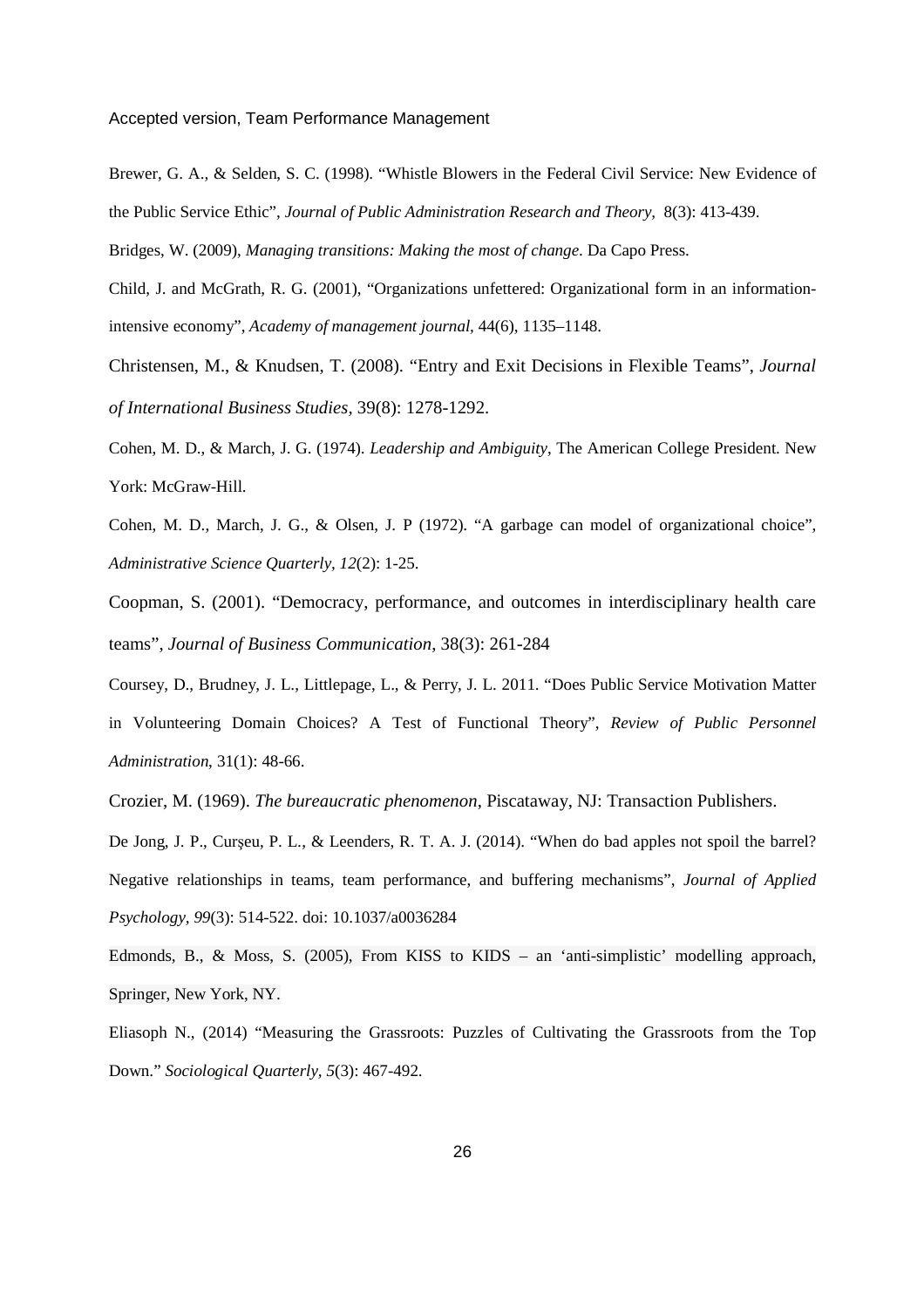Fioretti, G., & Lomi, A. (2008). "An agent-based representation of the garbage can model of organizational choice", *Journal of Artificial Societies and Social Simulation 11*(1): 1.

Foss, N. J, (2003). "Selective intervention and internal hybrids: Interpreting and learning from the rise and decline of the Oticon spaghetti organization", *Organization Science*, 14(3): 331-349. Fraser, K., Hvolby, H-H. (2010). "Effective teamworking: can functional flexibility act as an enhancing factor? An Australian case study", *Team Performance Management*, 16(1/2):74-94 Freeland, R. F. (2002). "When Organizational Messiness Works", *Harvard Business Review*, 80: 24-25.

Gilbert, N. (2008). *Agent-based models*, Thousand Oaks, CA: Sage.

Gilbert, N., & Terna, P. (2000). "How to build and use agent-based models in social science", *Mind & Society, 1*: 57-72.

Gradstein, M., Nitzan, S., Paroush, J. (1990). "Collective decision making and the limits on the organization's size", *Public Choice*, 66(3):279-291.

Grant, A.M. 2008. "Does intrinsic motivation fuel the prosocial fire? Motivational synergy in predicting persistence, performance and productivity", *Journal of Applied Psychology,* 93(1): 48- 58.

Hassan. S., Pavon. J., & Gilbert. N. (2008). "Injecting data into simulation: Can agent-based modelling learn from microsimulation", World Congress of Social Simulation.

Heckscher, C., & Donnellon, A., (1994). "The post-bureaucratic organization: New perspectives on organizational change". LA: Sage.

Herath, D., Secchi, D., & Homberg, F. (2016). The effects of disorganization on goals and problem solving. In Secchi, D. & Neumann,M (Eds.), *Agent-Based Simulation of Organizational Behavior,* Springer, Berlin/NewYork, pp. 63-84.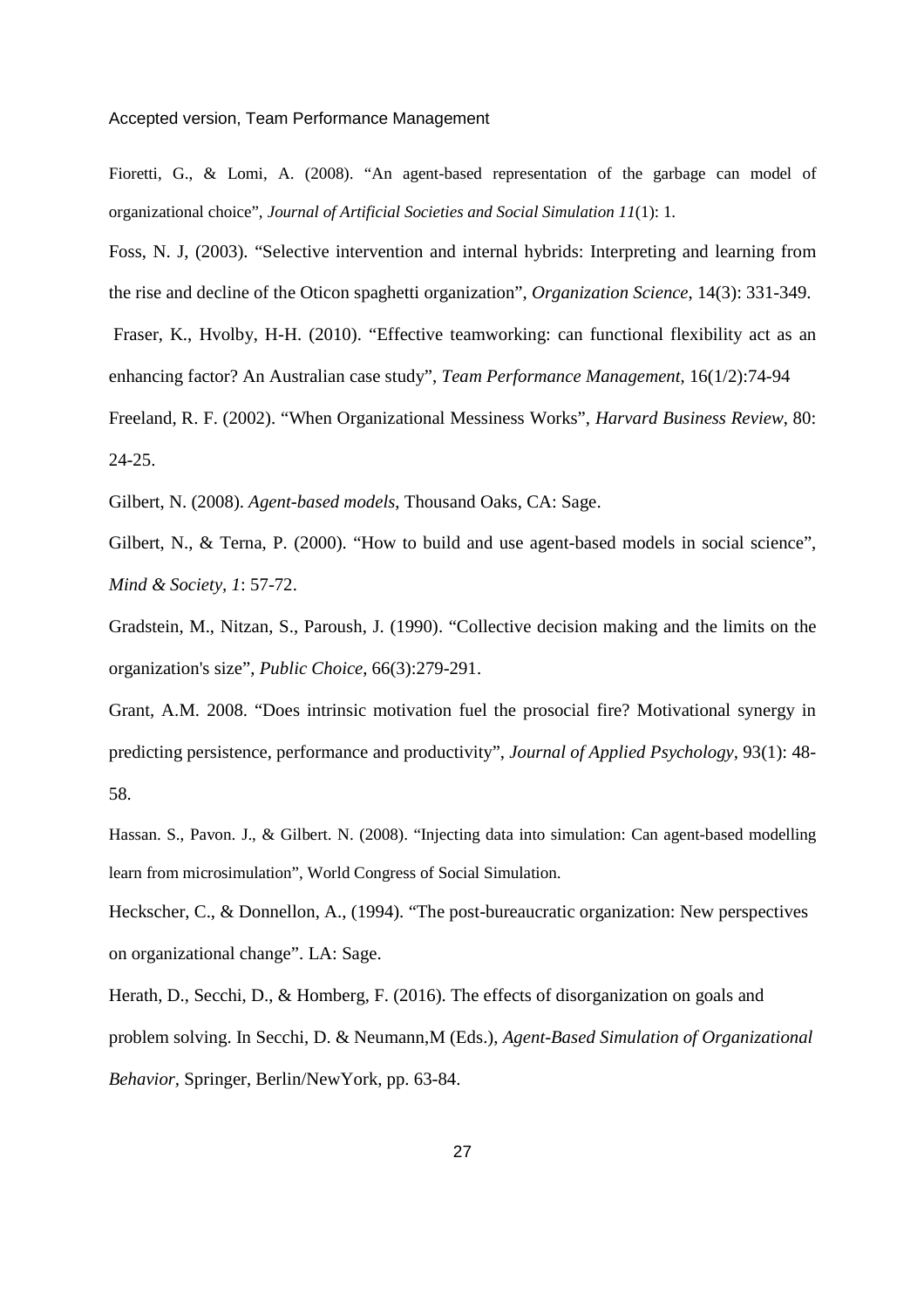Houston, D. J. (2000). "Public-Service Motivation: A Multivariate Test", *Journal of Public Administration Research and Theory, 10*(4), 713-727.

Houston, D. J. 2006. "'Walking the walk' of public service motivation: Public employees and charitable gifts of time, blood, and money", *Journal of Public Administration Research and Theory*, 16(1): 67-86

Huckman, R., & Staats, B., (2013). "The Hidden Benefits of Keeping Teams Intact", *Harvard Business Review,* 91(12): 2-27

Inauen, E., Rost, K., Frey, B. S., Homberg, F. & Osterloh, M. (2010). "Monastic governance: forgotten prospects for public institutions", The American Review of Public Administration, 40(6): 631–653.

 Jae Wook, K., Murnighan, K. (1997) "The Effects Of Connectedness And Self Interest In The Organizational Volunteer Dilemma", *International Journal of Conflict Management*, 8(1): 32 – 51.

Kjeldsen, A. M. & Jacobsen, C. B. 2013. "Public service motivation and employment sector: attraction or socialization?", *Journal of Public Administration Research & Theory*, 23(4): 899- 926.

Koys, D. J. 2001. "The Effects of Employee Satisfaction, Organizational Citizenship behavior, and Turnover on Organizational Effectiveness: A unit-level, longitudinal Study", *Personnel Psychology*, 54(1): 101–114.

Kroll, A., & Vogel, D. (2014). "The Psm-Leadership Fit: A Model Of Performance Information Use", *Public Administration, 92*(4): 974-991. doi: 10.1111/padm.12014.

Lee, S. (2003) "Benchmarking charity fundraising costs: a new UK initiative", *International Journal of Nonprofit and Voluntary Sector Marketing,* 8(1) 5-11.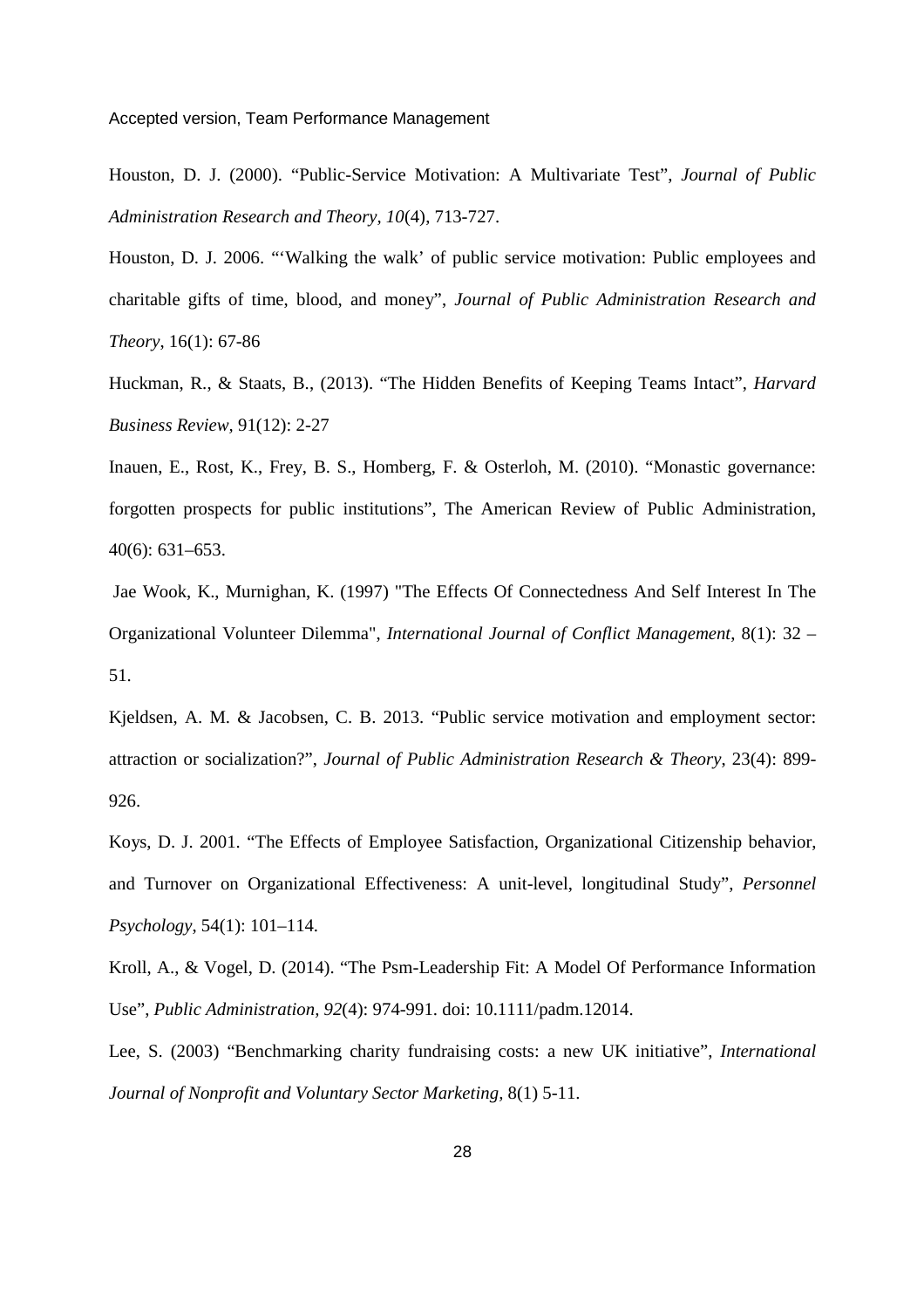Lee, Y., 2012. "Behavioral implications of public service motivation: volunteering by public and nonprofit employees", *The American Review of Public Administration, 42*(1):104 -121

Lomi, A., & Harrison, J. R. (2012). The garbage can model of organizational choice: looking forward at forty, Bingley, U.K: Emerald.

March, J. G. (1991), *Simon. H. A (1958). Organizations*, New York.

Muller, F. (2000). *Handbook of ecosystem theories and management*, New York: CRC Press.

Naff, K. C. & Crum, J. 1999. "Working for America: Does public service motivation make a difference?", *Review of Public Personnel Administration*, 19(4): 5-16.

Nonaka, I. (1988). "Creating organizational order out of chaos: self-renewal in Japanese firms", *California Management Review,* 30(3): 57–73.

Pandey, S. K., Coursey, D. H., & Moynihan, D. P. (2007). "Organizational Effectiveness and Bureaucratic Red Tape: A Multimethod Study", *Public Performance & Management Review, (3)*: 398. doi: 10.2307/20447639.

Park, S. M. and Word, J., 2012. "Driven to Service: Intrinsic and Extrinsic Motivation for Public and Nonprofit Managers", *Public Personnel Management*, 41 (4), 705-734.

Perry, J. L. 1996. "Measuring public service motivation: an assessment of construct reliability and validity", *Journal of Public Administration Research and Theory*, (1): 5-22.

Perry, J. L., & Hondeghem, A. (2008). "Building Theory and Empirical Evidence about Public Service Motivation", *International Public Management Journal, 11*(1): 3-12.

Perry, J. L., & Wise, L. R. (1990). "The Motivational Bases of Public Service", *Public Administration Review, 50*(3): 367-373.

Ritz, A., & Brewer, G. A. (2013). "Does Societal Culture Affect Public Service Motivation? Evidence of Sub-national Differences in Switzerland", *International Public Management Journal, 16*(2): 224-251. doi: 10.1080/10967494.2013.817249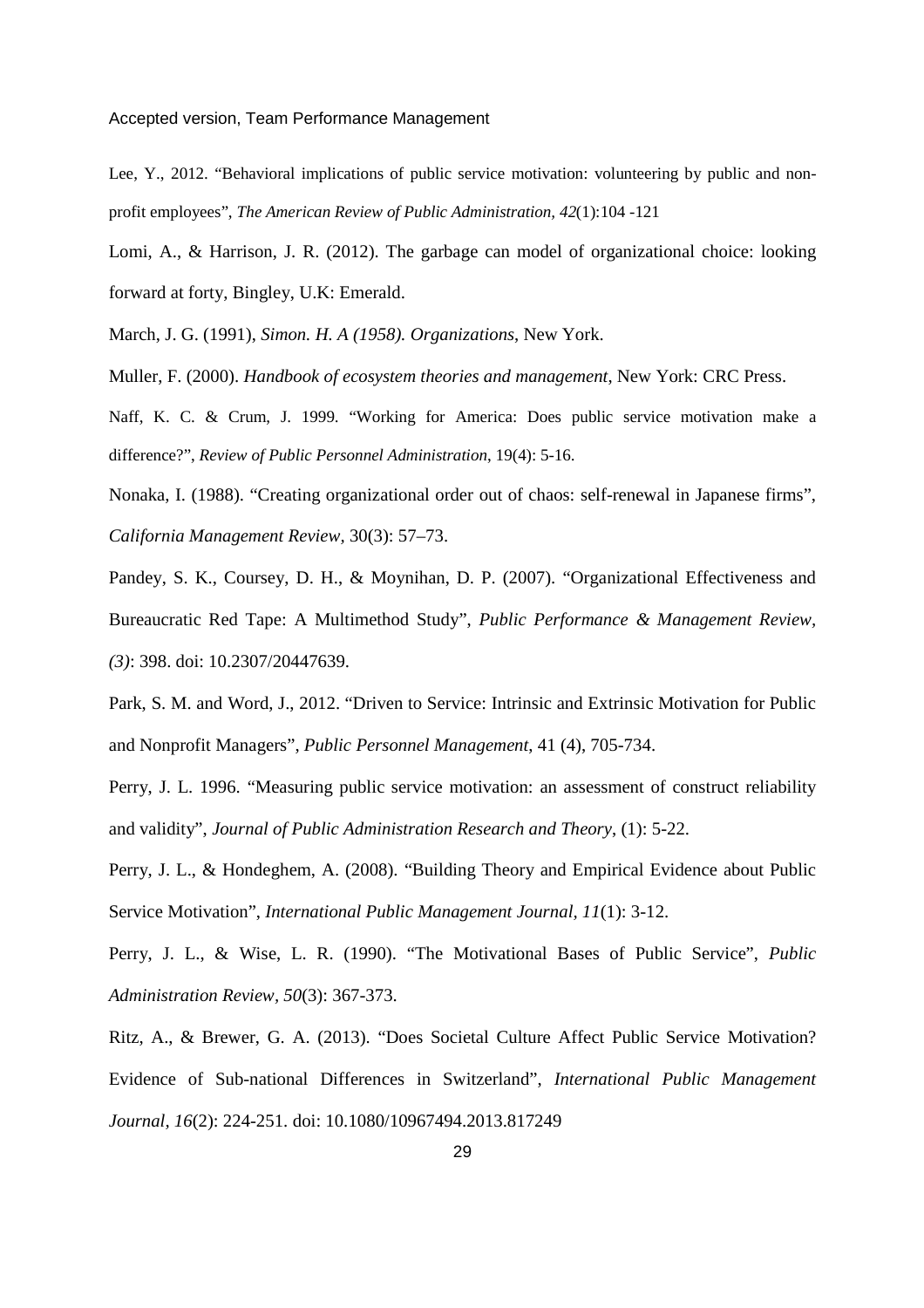Rivkin, J. W & Siggelkow, N. (2002). "Balancing search and stability: Interdependencies among elements of organizational design", *Management Science, 49*(3): 290-311.

Rodell, J. B. 2013. "Finding meaning through volunteering: Why do employees volunteer and what does it mean for their jobs?", *Academy of Management Journal*, 56(5): 1274-1294.

Salmon, L.M. & Sokolowski, W. (2001). "Volunteering in cross-national perspective: Evidence from 24 countries", Johns Hopkins Center for Civil Society Studies Baltimore

Scott, W.R. (2001). *Institutions and Organizations*, Thousand Oaks, CA: Sage.

Secchi, D., and Seri, R. (2014), "How many times should my simulation run?' Power analysis for agent-based modeling", Presented at the *European Academy of Management* Annual Conference, Valencia.

Secchi. D., (2015). "A case for agent-based models in organizational behavior and team research", *Team Performance Management*, 21(1/2):37-50

Sellen, A. J. and Harper, R. H. (2003), *The myth of the paperless office*, MIT press.

Sengupta, K., Jacobs, F. R. (2004). "Impact of work teams: a comparison study of assembly cells and assembly line for a variety of operating environments", *International Journal of Production Research,* 42(19): 4173-4193

Shenhav, Y. (2002). Manufacturing rationality: The engineering foundations of the managerial revolution. Oxford: Oxford University Press.

Shenhav, Y. (2002). *Manufacturing rationality: The engineering foundations of the managerial revolution.* Oxford: Oxford University Press.

Stacey, R. (1993). "Strategy as order emerging from chaos" *Long range planning,* 26(1): 10–17.

Stacey, R. D. (1995), "The science of complexity: An alternative perspective for strategic change processes", *Strategic Management Journal* 16(6), 477–495.

Taylor, F.W. (1911). *Principles of Scientific Management*, New York: Harper and Row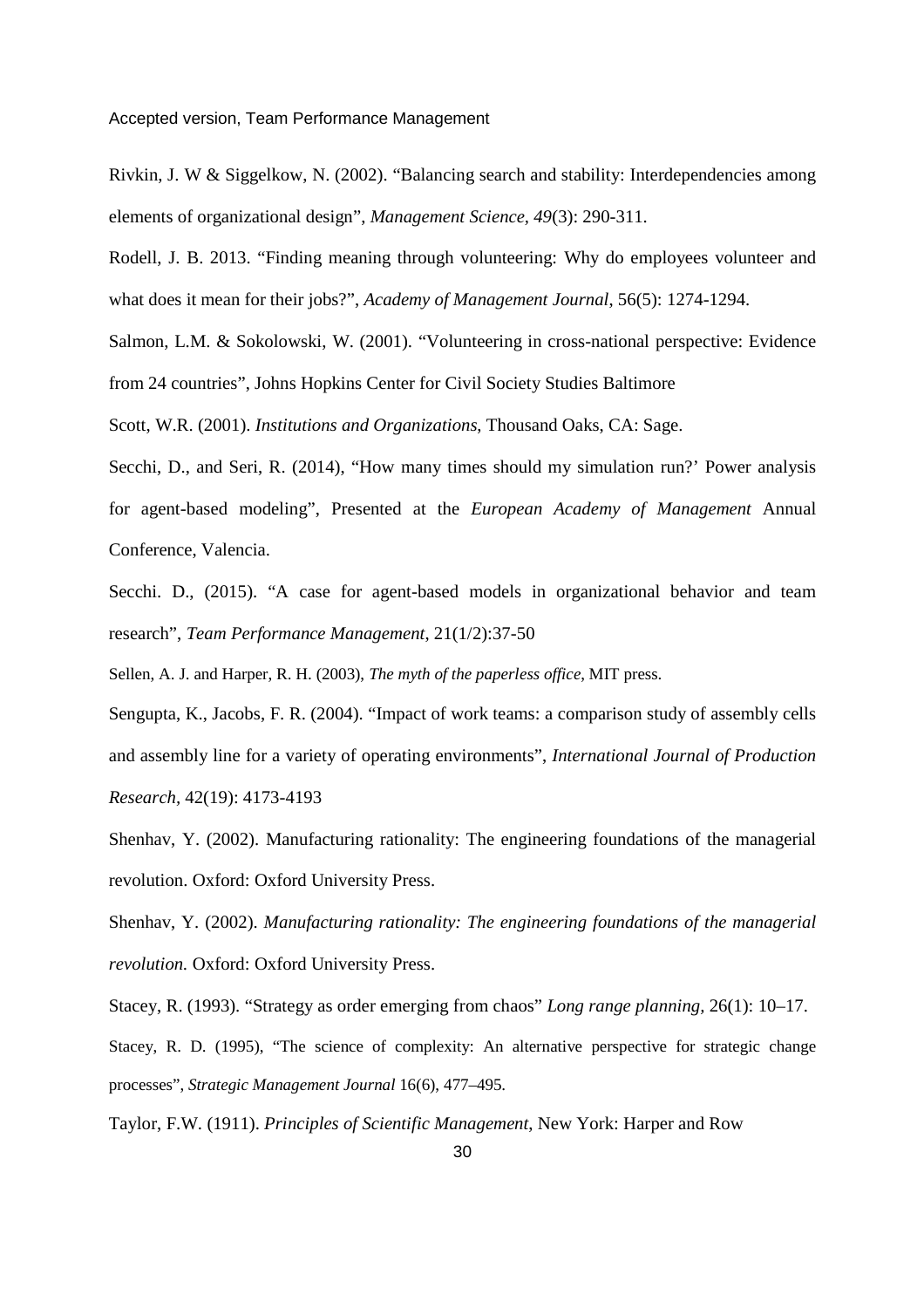Tongo, C. I., Curseu, P., (2015). "Collective work motivation in knowledge based organizations", *Team Performance Management*, 21(7/8):2-18

Vandenabeele, W. (2011). "Who Wants to Deliver Public Service? Do Institutional Antecedents of Public Service Motivation Provide an Answer?", *Review of Public Personnel Administration 31*(1): 87-107. doi: 10.1177/0734371X10394403

Wang, P., Sun, Z., Vuran, M. C., Al-Rodhaan, M. A., Al-Dhelaan, A. M. and Akyildiz, I. F. (2011), "On network connectivity of wireless sensor networks for sandstorm monitoring", *Computer Networks,* 55(5), 1150–1157.

Warglien, M., & Masuch, M., (1996). *The logic of organizational disorder*. Berlin: Walter de Gruyter.

Wright, B. E. & Pandey, S. K. (2008). "Public service motivation and the assumption of personorganization fit testing the mediating effect of value congruence", *Administration & Society*, 40(5): 502-521.

Zeilstra, D. (2003). "Reciprocal learning in teams". *New Directions for Philanthropic Fundraising*. 2003(39):23-52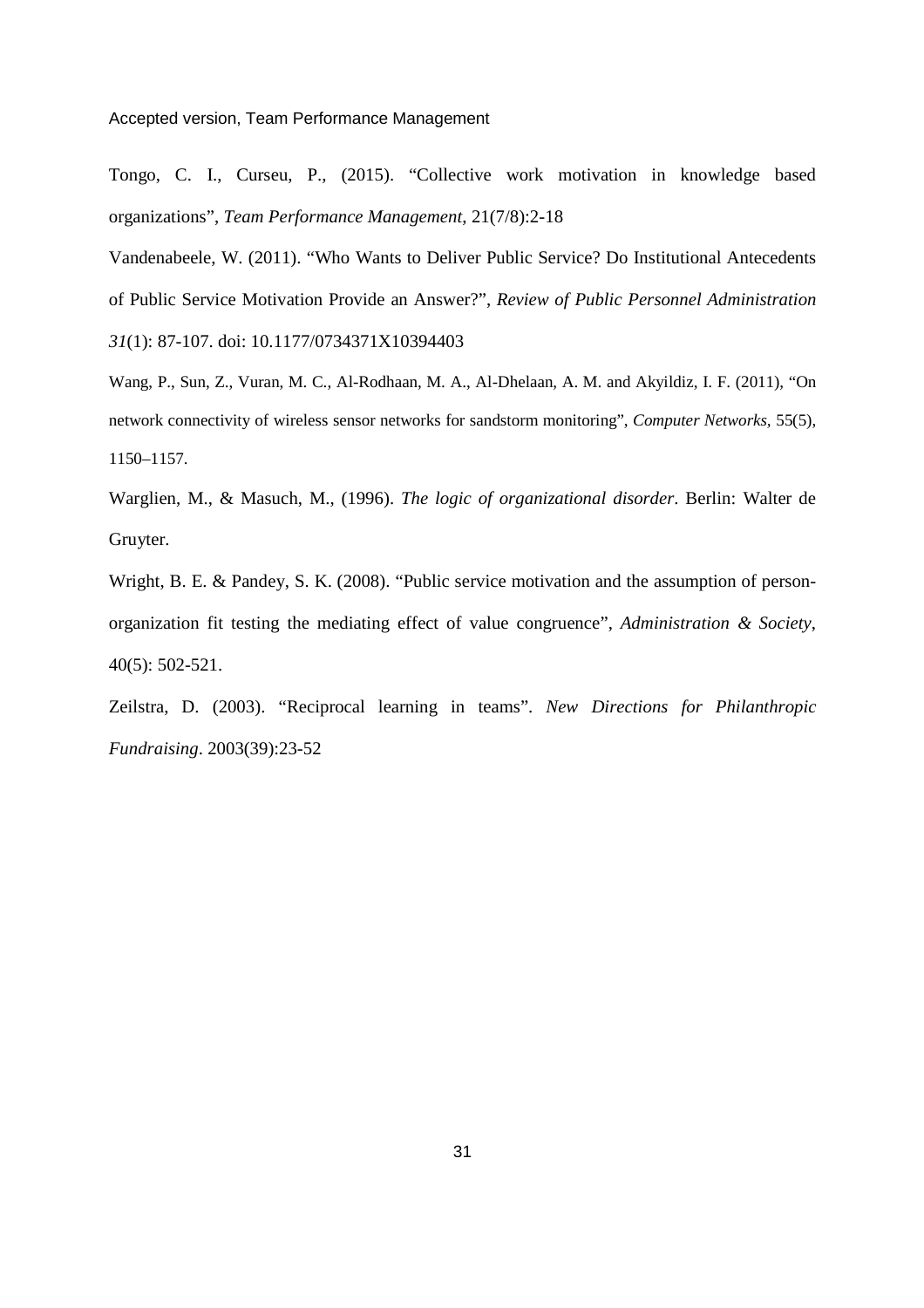| Parameters          | Values                                           | Description                                                                                                                                                                                                                                                                                                                                                    |  |  |  |
|---------------------|--------------------------------------------------|----------------------------------------------------------------------------------------------------------------------------------------------------------------------------------------------------------------------------------------------------------------------------------------------------------------------------------------------------------------|--|--|--|
| Levels              | 0,1,2,3,4                                        | Each agent is randomly assigned a hierarchical level. This<br>parameter allows the creation of a hierarchy within the<br>model. Each team consists of volunteers belonging to<br>various hierarchical levels, thus where a team resides in the<br>organizational hierarchy is determined by averaging the<br>volunteer hierarchy levels belonging to each team |  |  |  |
| Efficacy            | $N \approx (0, 1)$                               | Unique to an employee. Represents an<br>employee's<br>capability in solving problems                                                                                                                                                                                                                                                                           |  |  |  |
| <b>Ability</b>      | $N \approx (0, 1)$                               | Unique to an employee. Represents an employee's level of<br>skill and competency in solving problems                                                                                                                                                                                                                                                           |  |  |  |
| Intensity (effort)  | $N \approx (0, n)$                               | This attribute was modelled based on the empirical data<br>gathered. Standard deviations for teams 1 to 5 are as<br>follows<br>1) Religious: 0.9086935<br>Youth: 1.194035<br>2)<br>Cultural: 1.157944<br>3)<br>4)<br>Healthcare: 0.9437783<br>5) Civic: 0.6734919                                                                                              |  |  |  |
| PSM                 | $N \approx (0, n)$                               | This attribute was modelled based on the empirical data<br>gathered. Standard deviations for teams 1 to 5 are as<br>follows<br>Religious: 0.2950209<br>1)<br>Youth: 0.5591867<br>(2)<br>3)<br>Cultural: 0.4756984<br>Healthcare: 0.5540717<br>4)<br>5) Civic: 0.6246199                                                                                        |  |  |  |
| P-O fit             | $N \approx (0, n)$                               | This attribute was modelled based on the empirical data<br>gathered. Standard deviations for teams 1 to 5 are as<br>follows<br>Religious: 0.6790827<br>1)<br>Youth: 0.5318161<br>2)<br>3)<br>Cultural: 0.5563178<br>Healthcare: 0.6541871<br>4)<br>5) Civic: 0.5052478                                                                                         |  |  |  |
| Problem Complexity  | $N \approx (-5 \text{ to } 5, -5 \text{ to } 5)$ | Represents the inherent level of complexity of the problem.                                                                                                                                                                                                                                                                                                    |  |  |  |
| Solution Efficiency | $N \approx (0, 1)$                               | Represents the suitability of available resources to be used<br>for problem solving.                                                                                                                                                                                                                                                                           |  |  |  |
| Range               | $1 - 15$                                         | The range determines the amount of patches an agent will<br>scan. i.e., if the range is set at 5 an agent will scan 5 patches<br>around itself at every step.                                                                                                                                                                                                  |  |  |  |

# Table 1: Parameters and Values (source: adapted from Herath et al., 2015, p.71)

<sup>\*</sup> N  $\approx$  (x, y) is technical notation used to denote the mean and standard deviation of the variable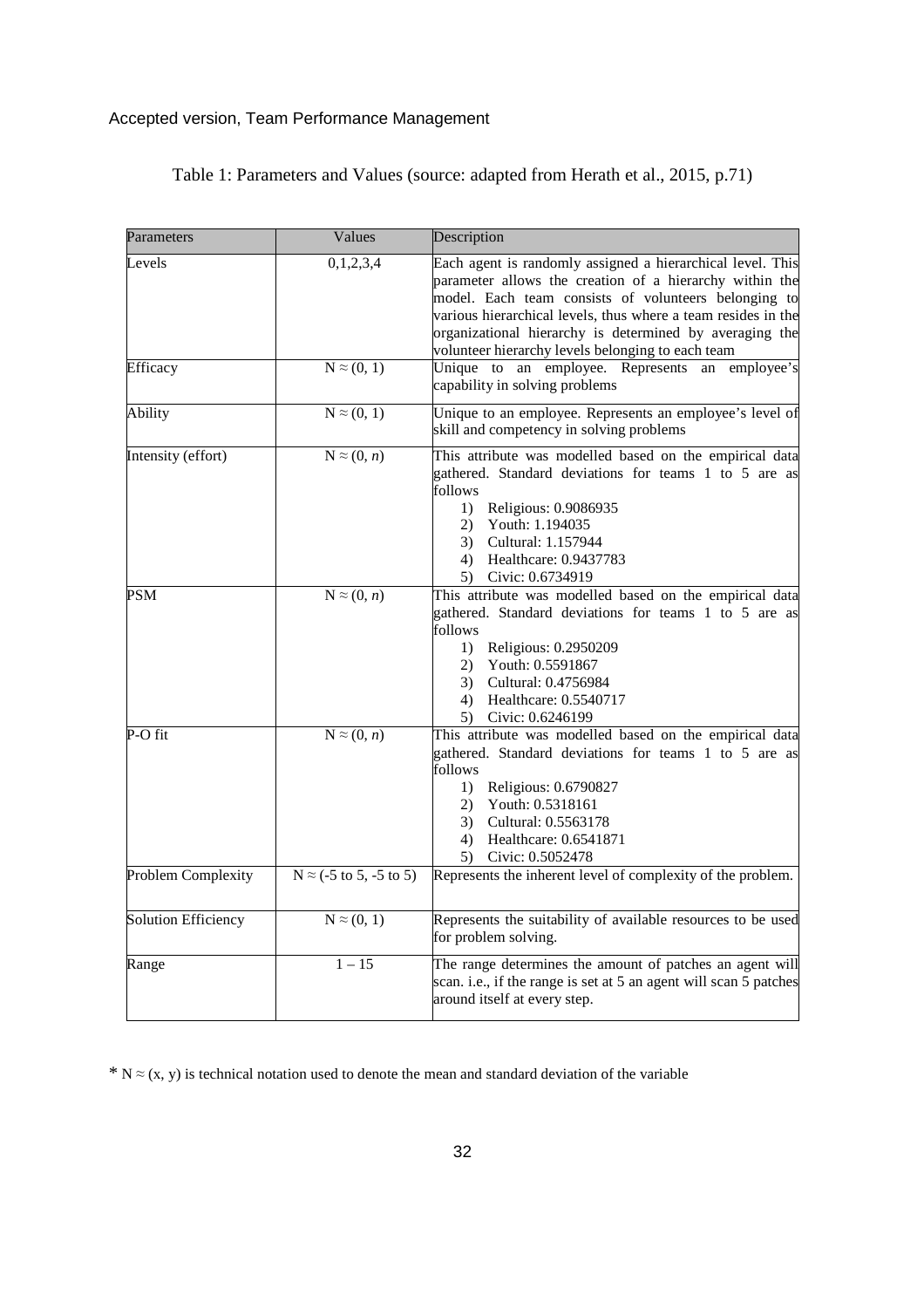| Agent         | <b>Movement Rules</b>                                                        |
|---------------|------------------------------------------------------------------------------|
| Problems      | At each step the agent moves forward one patch at a random angle. When a     |
|               | problem is resolved it dies within the model.                                |
| Solutions     | Upon scanning the surroundings as specified by the 'range' parameter the     |
|               | agent moves towards the nearest problem.                                     |
| Opportunities | Upon scanning the surroundings as specified by the 'range' parameter the     |
|               | agent moves towards the nearest problem.                                     |
| Volunteers    | Each individual agent is fully mobile. Each volunteer team (breed) moves as  |
|               | one unit within the solution space. Volunteer teams move towards problems in |
|               | 'range' at any given time.                                                   |

# Table 2: Movement Conditions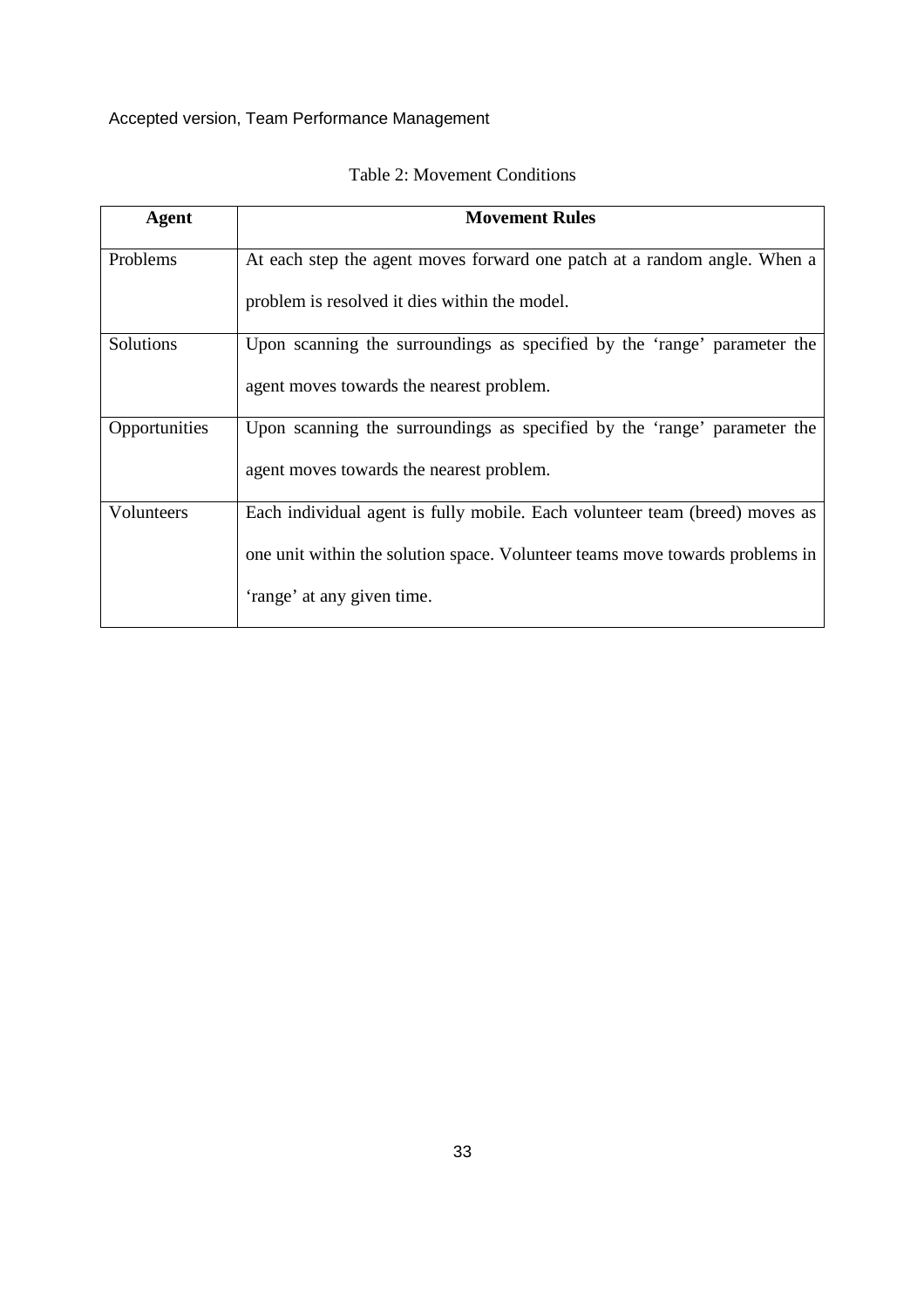| <b>Varying Parameters</b>                       | Values                |
|-------------------------------------------------|-----------------------|
| Initial Number of Volunteers – Team 1           | $[7]$                 |
| Initial Number of Volunteers – Team 2           | $[7]$                 |
| Initial Number of Volunteers – Team 3           | [7]                   |
| Initial Number of Volunteers – Team 4           | $[7]$                 |
| Initial Number of Volunteers – Team 5           | $[7]$                 |
| Organization                                    | [TRUE:FALSE]          |
| Range                                           | [3; 6]                |
| <b>Initial Number of Opportunities</b>          | $[100]$               |
| <b>Initial Number of Solutions</b>              | $[100]$               |
| <b>Initial Number of Problems</b>               | $[100]$               |
| <b>Mean Problem Complexity</b>                  | $[-4; 0; 4]$          |
| <b>Standard Deviation of Problem Complexity</b> | [0.6]                 |
| <b>Access Condition</b>                         | [Lower: Same: Higher] |

Table 3: Parameter Variations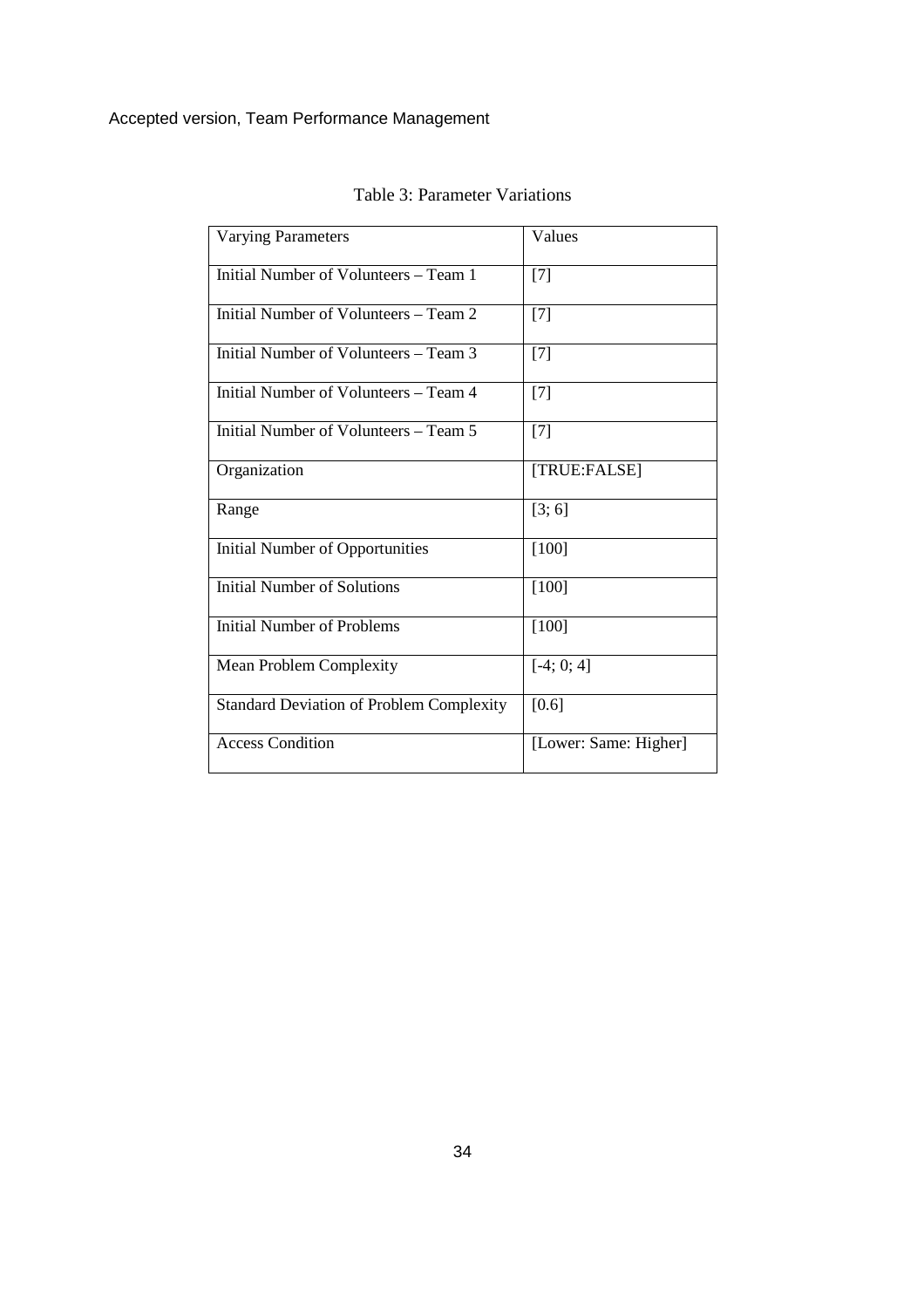| <b>Teams</b>                        | <b>Standard Deviation of</b><br>Parameters (Mean $= 0$ ) |                  |           | Number of Problems Solved after 1000 steps,<br>Range 6 |             |           |                        |
|-------------------------------------|----------------------------------------------------------|------------------|-----------|--------------------------------------------------------|-------------|-----------|------------------------|
| $(1-5)$                             |                                                          |                  |           | Organization                                           |             |           | <b>Disorganization</b> |
|                                     | <b>PSM</b>                                               | <b>Intensity</b> | PO FIT    | LA                                                     | <b>Same</b> | <b>HA</b> |                        |
| Religious                           | 0.2950209                                                | 0.9086935        | 0.6790827 | 14                                                     | 12          | 19        | 20                     |
| Youth                               | 0.5591867                                                | 1.194035         | 0.5318161 | 18                                                     | 12          | 20        | 20                     |
| Cultural                            | 0.4756984                                                | 1.157944         | 0.5563178 | 11                                                     | 10          | 18        | 16                     |
| Healthcare                          | 0.5540717                                                | 0.9437783        | 0.6541871 | 11                                                     | 10          | 18        | 17                     |
| Civic                               | 0.6246199                                                | 0.6734919        | 0.5052478 | 10                                                     | 8           | 11        | 15                     |
| <b>Total</b>                        |                                                          |                  | 64        | 52                                                     | 86          | 88        |                        |
| LA: Lower Access, HA: Higher Access |                                                          |                  |           |                                                        |             |           |                        |

|  |  | Table 4: Number of problems solved by each team |
|--|--|-------------------------------------------------|
|  |  |                                                 |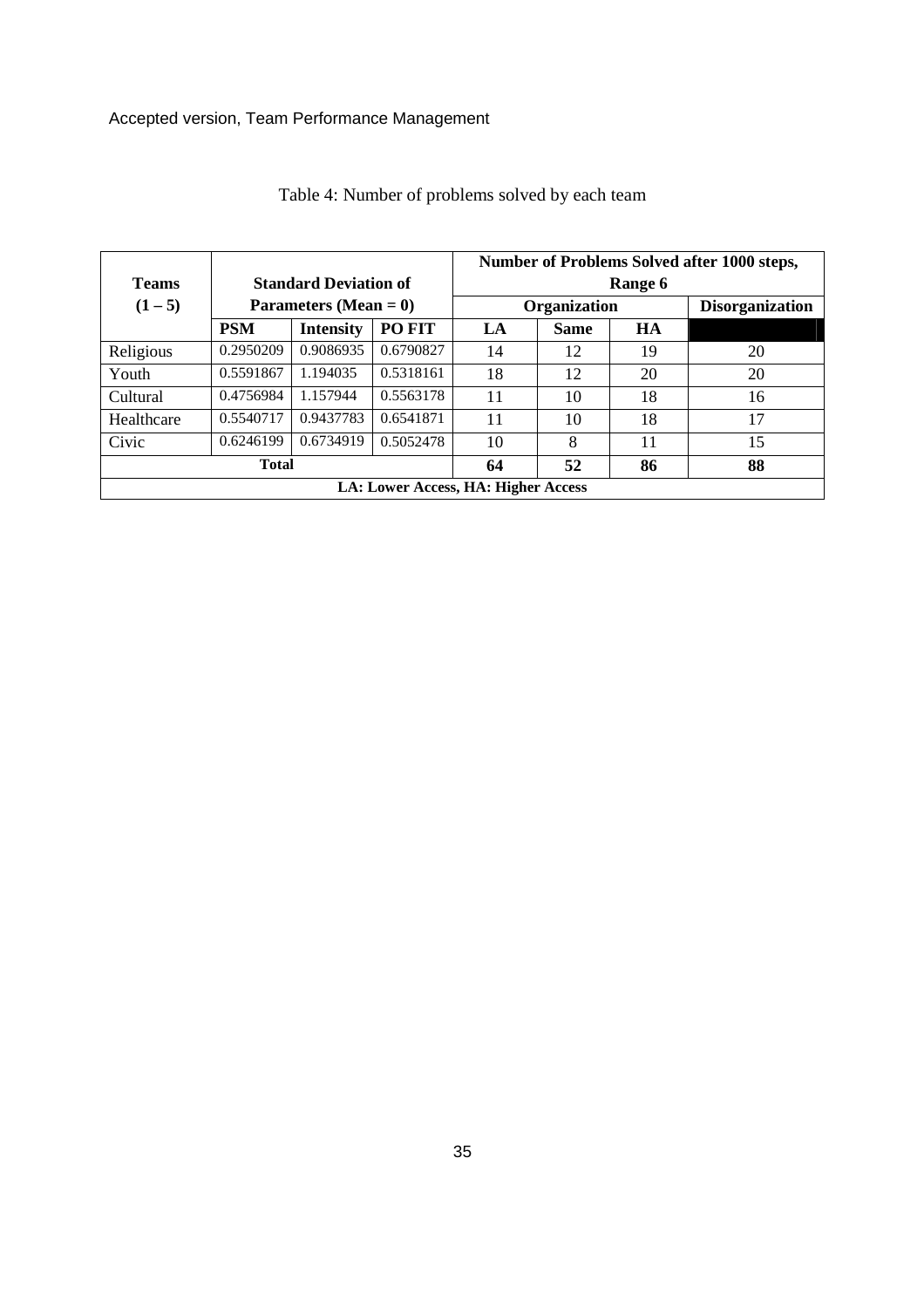

Figure 1: Structural Organization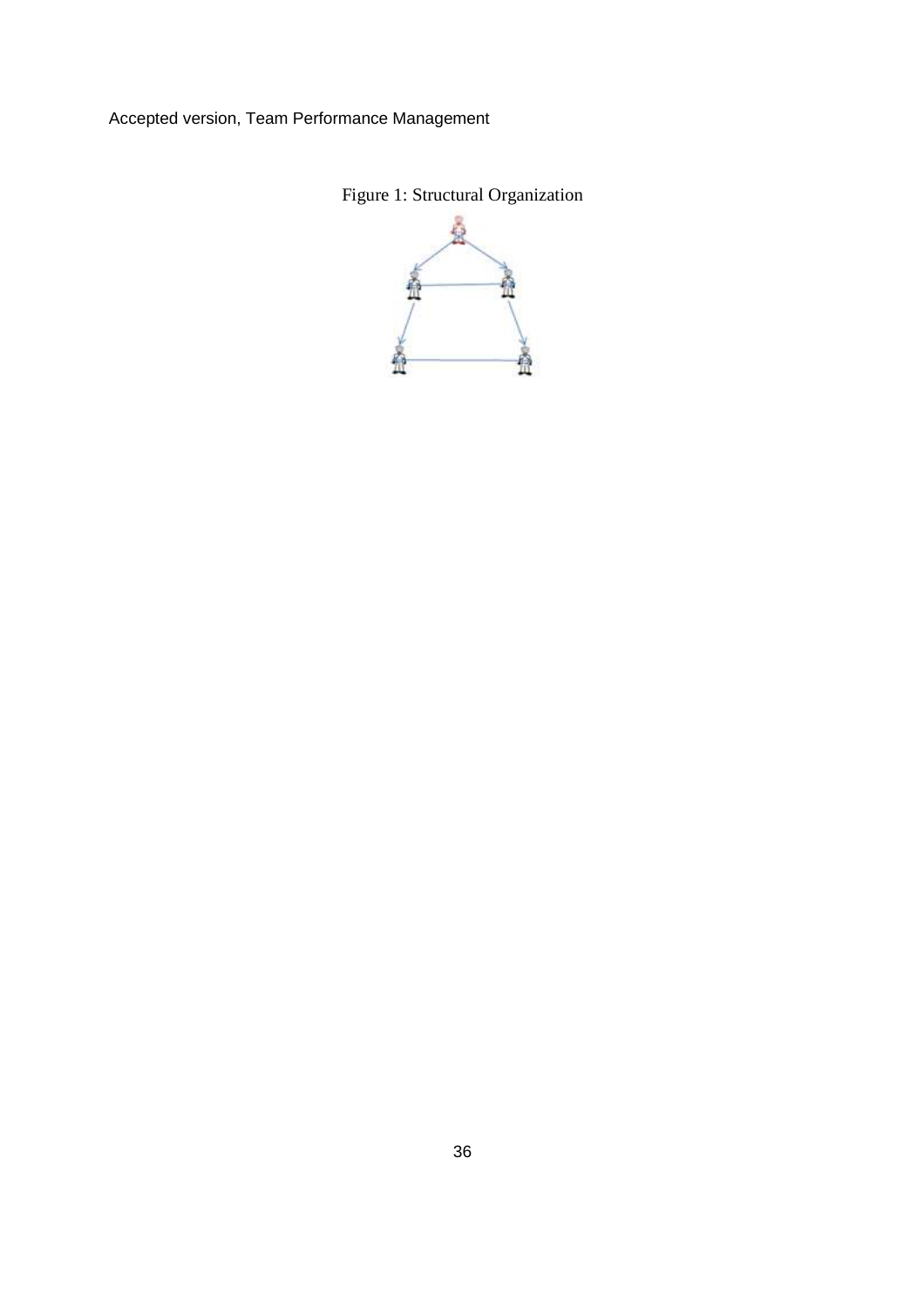Figure 2: Structural Disorganization

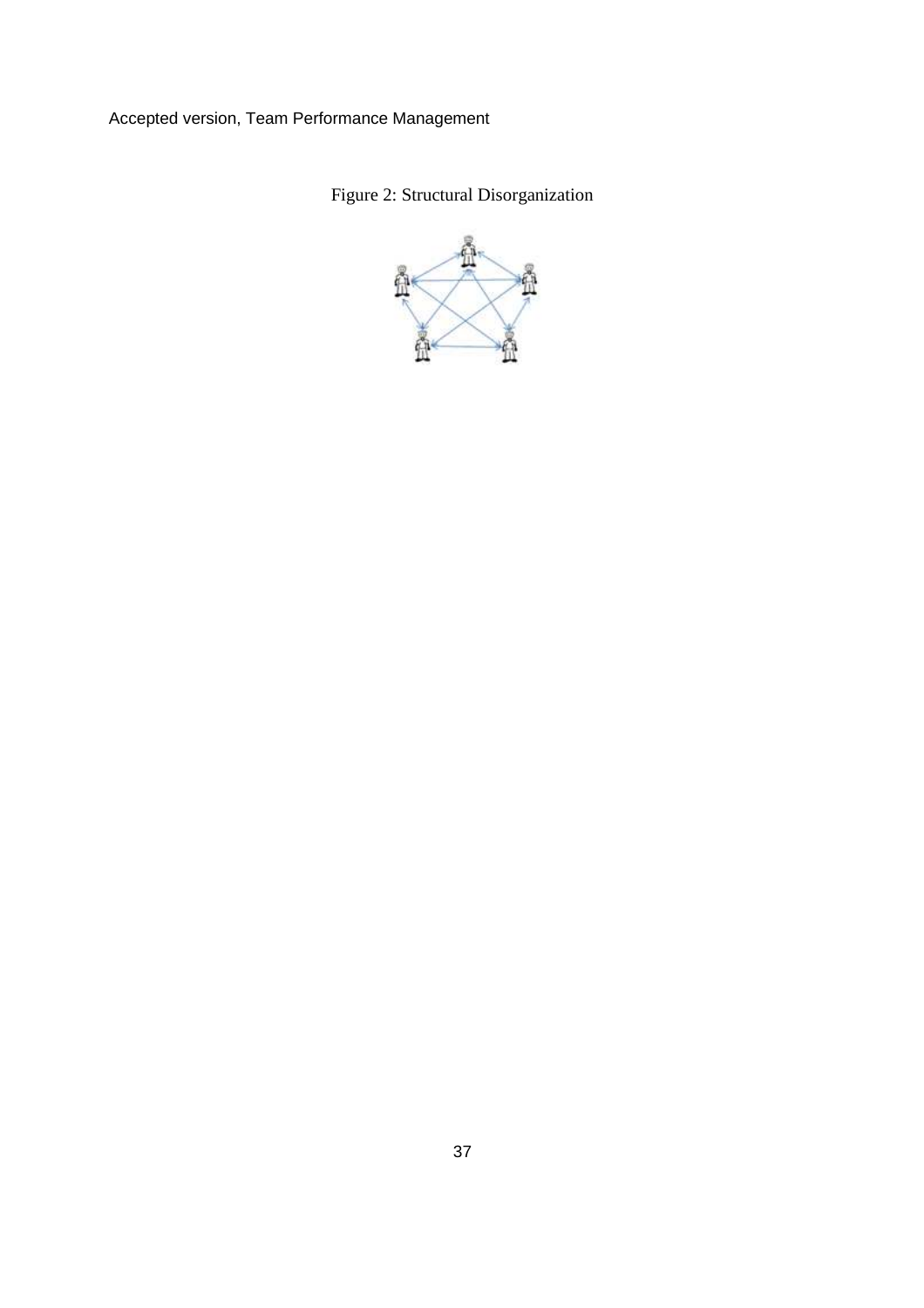Figure 3: Functional Organization

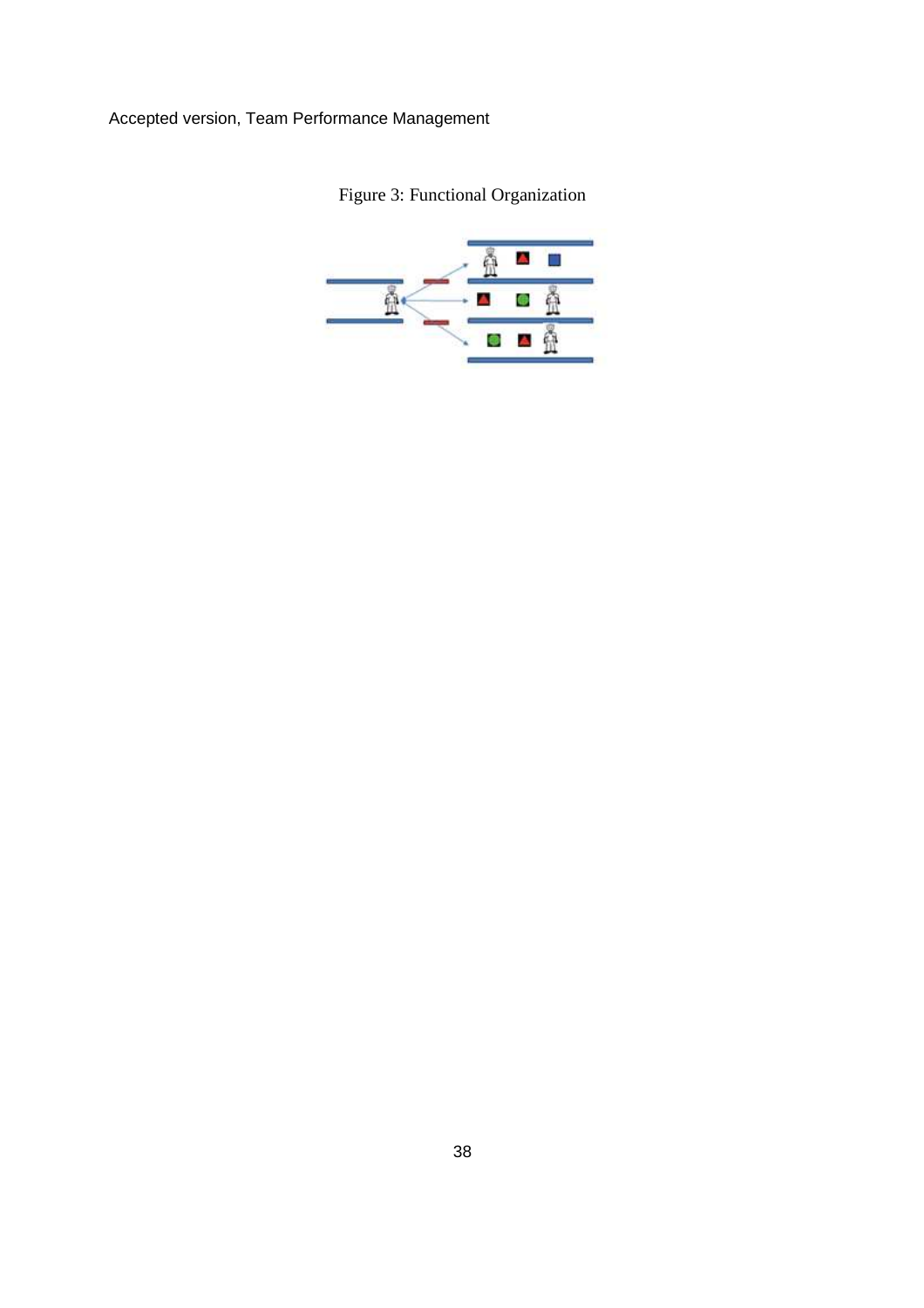

Figure 4: Functional Disorganization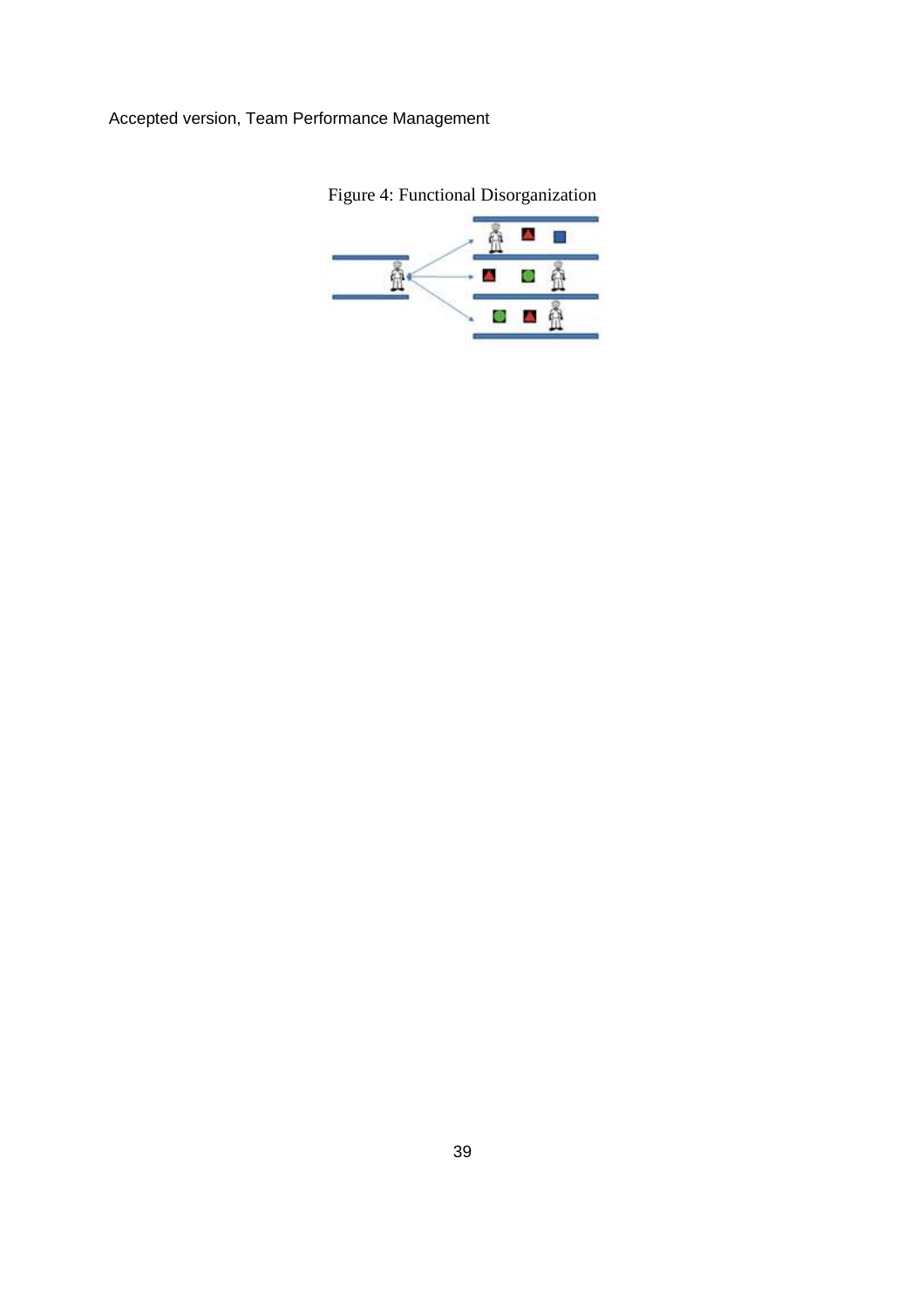# Figure 5: Disorganization Continuum

# **Volunteer Organizations**

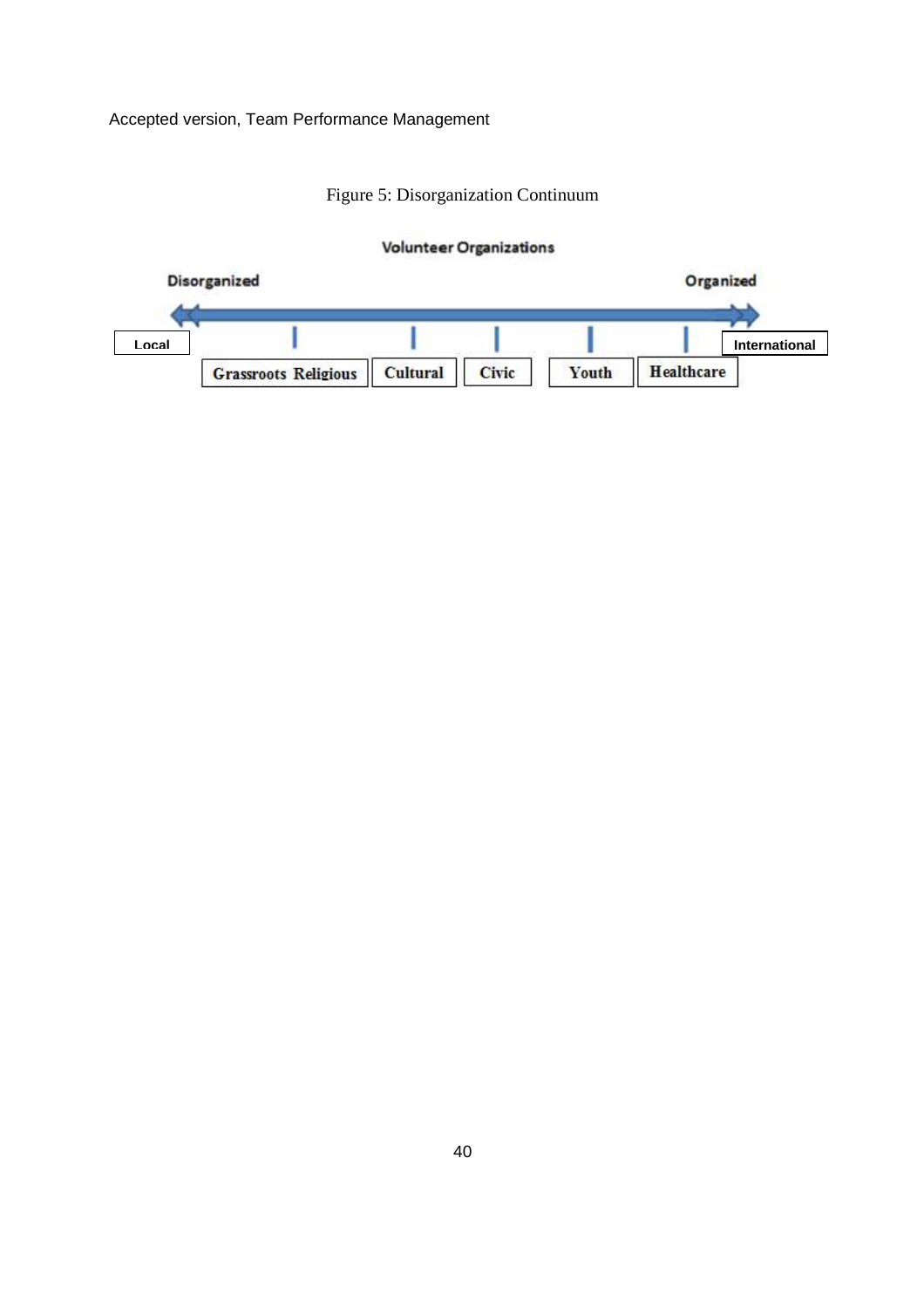Figure 6: Number of problems solved under disorganization (false) and organization (true)



depending on access type